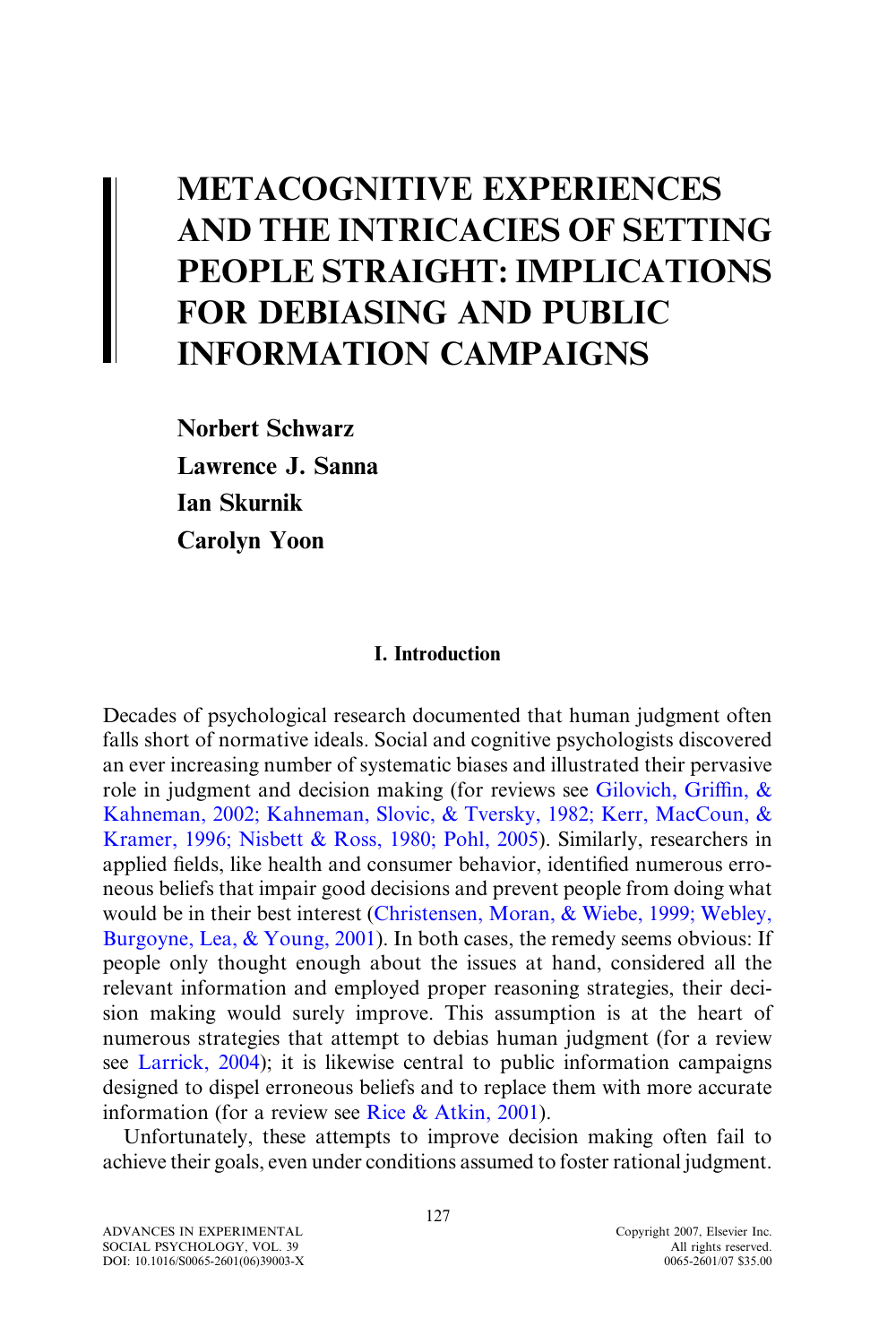Models of rational choice assume that people will expend more time and effort on getting it right when the stakes are high; hence, providing proper incentives should improve judgment. Empirically, it rarely does and [Camerer and](#page-30-0) [Hogarth \(1999,](#page-30-0) p. 33) concluded after an extensive review that ''there is no replicated study in which a theory of rational choice was rejected at low stakes in favor of a well‐specified behavioral alternative, and accepted at high stakes.'' Similarly, increasing people's accountability for their decisions improves performance in some cases, but impedes it in others (for a review see Lerner  $& \text{Tetlock}, 1999$ . One piece of this puzzle is that increased effort will only improve performance when people already possess strategies that are appropriate for the task at hand; in the absence of such strategies, they will just do the wrong thing with more gusto (see [Shafir & LeBoeuf, 2002\)](#page-33-0). But even when no particularly sophisticated strategy is required, trying harder does not necessarily result in any improvement—in fact, it may often backfire. This is the case for one of the most widely recommended debiasing strategies: encouraging people to ''consider the opposite,'' or to counterargue their initial response, by asking themselves, ''What are some reasons that my initial judgment might be wrong?'' ([Larrick, 2004](#page-31-0), p. 323). Ironically, the more people try to consider the opposite, the more they often convince themselves that their initial judgment was right on target. The strategy of consider the opposite produces this unintended effect because it ignores the second piece of the puzzle: the metacognitive experiences that accompany the reasoning process.

Similar surprises arise in the domain of public information campaigns. Presumably, erroneous beliefs can be dispelled by confronting them with contradictory evidence. Yet attempts to do so often increase later acceptance of the erroneous beliefs, as known since [Allport and Lepkin's pioneer](#page-30-0)ing research  $(1945)$  into rumor transmission. Again, the unintended effect arises because the educational strategy focuses solely on information content and ignores the metacognitive experiences that are part and parcel of the reasoning process.

This chapter draws attention to the role of metacognitive experiences in judgment and decision making and explores their implications for debiasing strategies and public information campaigns. It is organized as follows. The first section introduces key metacognitive experiences and summarizes their principles of operation. The second section addresses a core assumption of most debiasing techniques: If people only thought enough about the right inputs, they would arrive at a less biased judgment. We identify the conditions under which this assumption holds as well as the conditions under which this strategy backfires. The third section addresses public information campaigns and illuminates why attempts to discredit erroneous beliefs often achieve the opposite. Throughout, we identify open issues for future research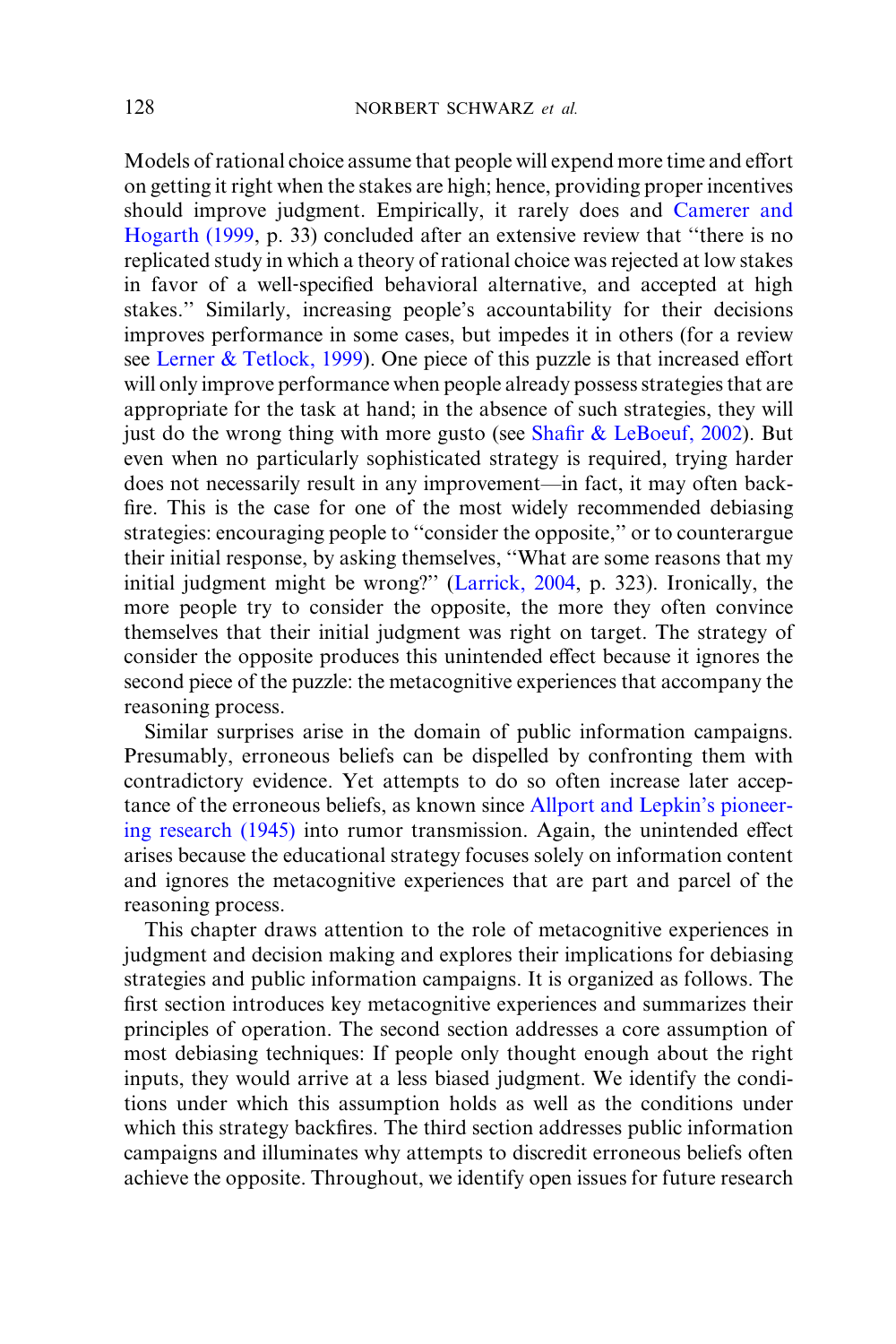<span id="page-2-0"></span>and the chapter concludes with a discussion of theoretical and applied implications.

### II. Metacognitive Experiences

Most theories of judgment and decision making (for reviews see [Koehler &](#page-31-0) [Harvey, 2004; Lopes, 1994; Plous, 1993; Wyer & Srull, 1989\)](#page-31-0) focus on the role of declarative information, that is on *what* people think about, and on the inference rules they apply to accessible thought content. Not surprisingly, theories of debiasing share this focus (for reviews see [Arkes, 1991;](#page-30-0) Fischhoff[, 1982; Larrick, 2004; Wilson & Brekke, 1994](#page-30-0)). However, human reasoning is accompanied by a variety of metacognitive experiences, which provide experiential information that people systematically use in forming a judgment. These experiences qualify the implications of accessible declarative information, with the result that we can only accurately predict people's judgments by taking the interplay of declarative and experiential information into account (for reviews see [Schwarz, 1998, 2004; Schwarz & Clore, in](#page-33-0) [press\)](#page-33-0). Two of these experiences are of particular interest to this chapter, namely, the ease or difficulty with which information can be brought to mind and thoughts can be generated, and the fluency with which new information can be processed.

## A. ACCESSIBILITY EXPERIENCES

Accessibility experiences refer to the ease or difficulty with which information can be recalled and thoughts can be generated. According to most models of judgment, we should evaluate an object more favorably when we bring many rather than few positive attributes to mind, should consider an event more likely when we generate many rather than few reasons for its occurrence, and so on. Empirically, this is often not the case [\(Sanna,](#page-33-0) Schwarz, & Stocker, 2002b; Wänke, Bohner, & Jurkowitsch, 1997). Recalling many attributes or generating many reasons is more difficult than recalling or generating only a few and these metacognitive accessibility experiences are informative in their own right. What people conclude from them depends on which of many naive theories of mental functioning they apply ([Schwarz,](#page-33-0) [2004\)](#page-33-0).

The naive theory that is most relevant in the present context links recall experiences to characteristics of the external world. It holds that the more exemplars exist, the easier it is to bring some to mind. This correct belief is at the heart of [Tversky and Kahneman's availability heuristic \(1973\)](#page-34-0) and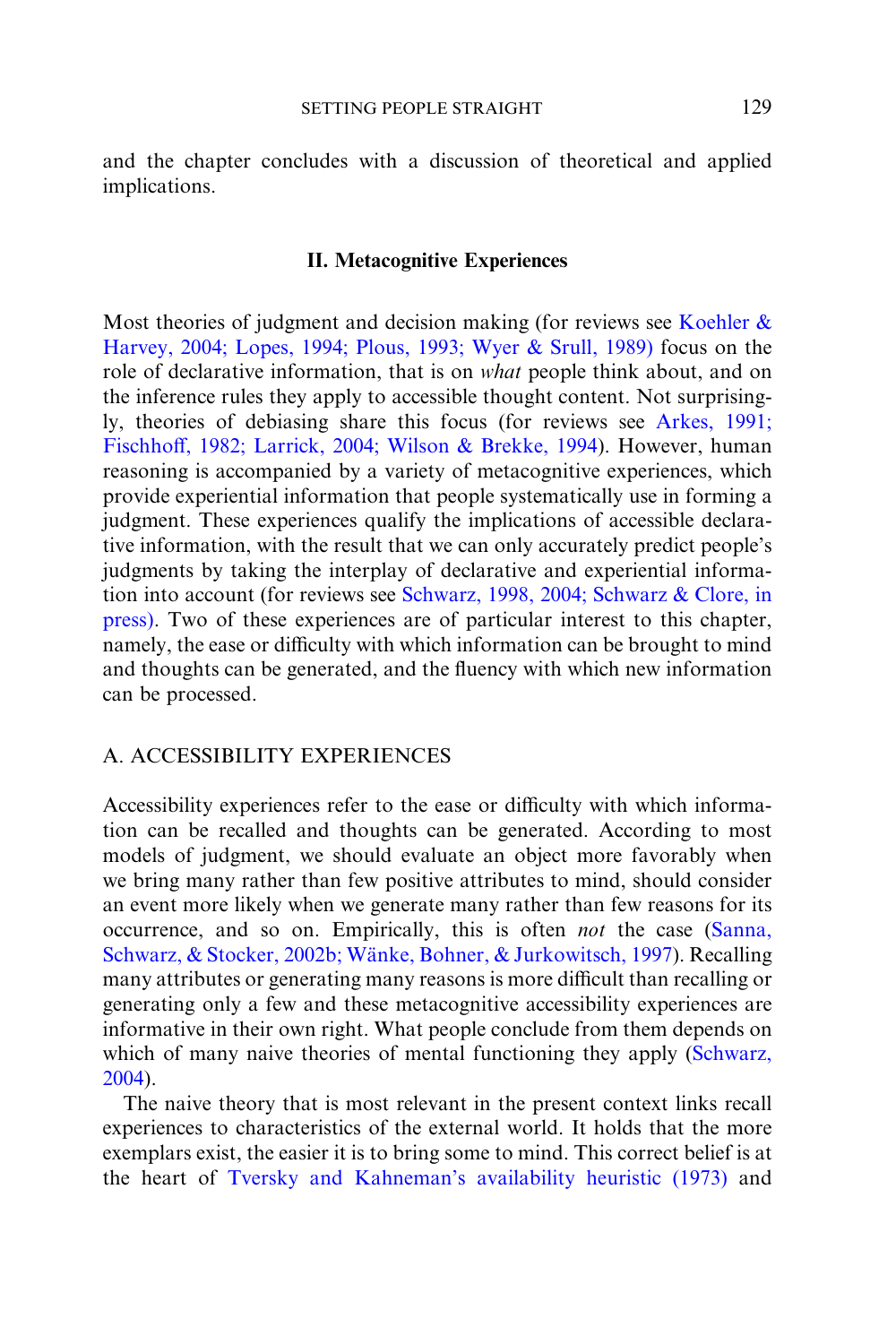people infer higher frequency and probability when examples are easy rather than difficult to recall. Because frequent exemplars are also more typical for their category, ease of recall further suggests high typicality. Accordingly, people infer that they use their bicycles more often after recalling few rather than many instances [\(Aarts & Dijksterhuis, 1999](#page-30-0)), rate themselves as more assertive after recalling few rather than many of their own assertive behaviors [\(Schwarz et al., 1991\)](#page-33-0), hold an attitude with more confidence after generating few rather than many supporting arguments (Haddock, Rothman, [Reber, & Schwarz, 1999](#page-32-0)), and are more likely to choose a product after generating few rather than many reasons for this choice [\(Novemsky,](#page-32-0) [Dhar, Schwarz, & Simonson, in press\)](#page-32-0). Throughout, people's inferences and decisions are consistent with the implications of what comes to mind when recall or thought generation is experienced as easy, but opposite to these implications when it is experienced as difficult. In addition, people are more confident in their judgments when the relevant information was easy to bring to mind ([Haddock et al., 1999; Tormala, Petty, & Brinol, 2002](#page-31-0)).

From a content-focused perspective, these findings may simply reflect that the examples become less compelling as people attempt to recall or generate an increasing number of them. Several lines of research converge on ruling out this possibility. First, when the informational value of experienced difficulty of recall or thought generation is undermined through misattribution manipulations, people draw on the recalled examples. For example, [Schwarz et al. \(1991](#page-33-0), Experiment 3) told participants that unfamiliar music played in the background may interfere with the recall task. In this case, participants reported higher assertiveness the more examples of assertive behavior they brought to mind, reversing the otherwise observed pattern (see also [Haddock et al., 1999; Sanna & Schwarz, 2003](#page-31-0)). This indicates that participants' themselves found the examples compelling, unless their implications were qualified by an informative experience of difficulty. Second, yoked participants, who merely read the thoughts generated by another and are hence deprived of the generation experience, are more influenced when their partner lists many rather than few arguments, in contrast to the person who lists them (Wänke, Bless,  $\&$  Biller, 1996). This increasing influence on others' judgments would not be observed if the quality of participants' thoughts declined with the number of thoughts generated. Finally, the same influence of accessibility experiences can be observed when all participants list the same number of thoughts and their subjective experience of difficulty is manipulated through facial feedback in the form of corrugator contraction, an expression associated with mental effort (Sanna, Schwarz,  $\&$  Small, [2002a; Stepper & Strack, 1993](#page-33-0)). In combination, these findings highlight the role of subjective accessibility experiences and rule out alternative accounts in terms of the quality of the examples recalled or arguments generated.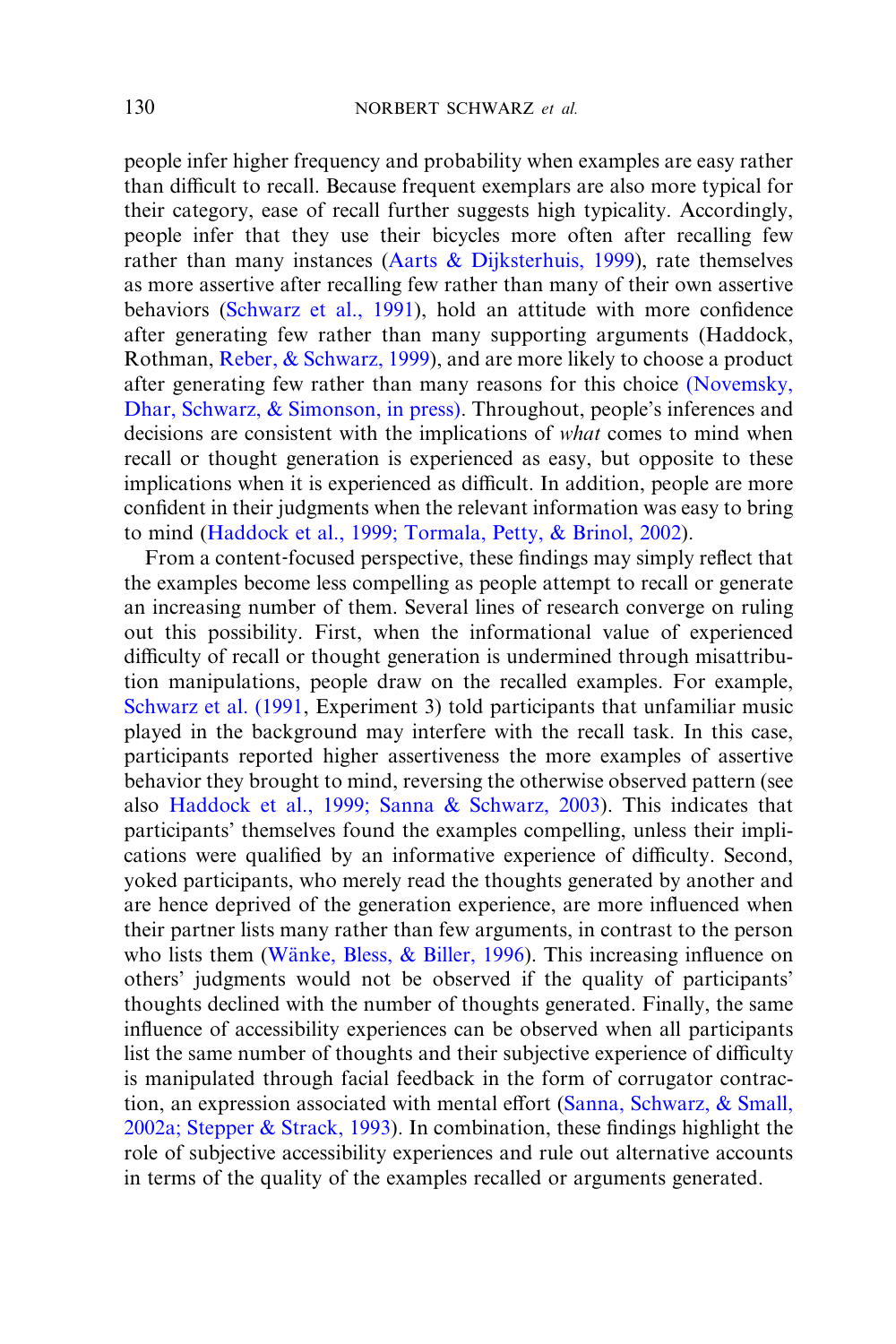As our review will indicate, experienced difficulty of thought generation can thwart the success of popular debiasing strategies, which encourage people to guard against overconfidence, hindsight bias, and similar fallacies by thinking about alternative possibilities. Such strategies only work when generating alternatives is experienced as easy, but backfire when it is experienced as difficult. Variations in the perceived informational value of the experience and in the naive theory applied to the experience introduce additional complexities, as addressed in a later section.

## B. PROCESSING FLUENCY

Processing fluency refers to the ease or difficulty with which new, external information can be processed. Variables like figure–ground contrast, presentation duration, or the amount of previous exposure to the stimulus affect the speed and accuracy of low‐level processes concerned with the identification of a stimulus' physical identity and form; they influence percep-tual fluency (Jacoby, Kelley, & [Dywan,](#page-31-0) 1989). Variables like the consistency between the stimulus and its context or the availability of appropriate mental concepts for stimulus classification affect the speed and accuracy of high-level processes concerned with the identification of stimulus meaning and its relation to semantic knowledge structures; they influence conceptual fluency ([Whittlesea,](#page-34-0) 1993). Empirically, both types of fluency show parallel influences on judgment (for a review see [Winkielman,](#page-34-0) Schwarz, [Fazendeiro,](#page-34-0) & Reber, 2003) and can be subsumed under the general term processing fluency.

Because the different variables that affect processing fluency result in similar phenomenological experiences, the meaning of the experience is open to interpretation. Which interpretation people choose, and which inferences they draw, depends on the naive theory they bring to bear ([Schwarz,](#page-33-0) 2004). Some naive theories pertain to presentation conditions; they give rise to illusions of perception. For example, people assume that material is easier to process when shown for long rather than short durations or with high rather than low clarity. Applying these theories, they infer that a stimulus was presented for a longer duration or with higher clarity when it is easy to process due to previous exposures (Jacoby, & Girard, 1990; [Whittlesea,](#page-34-0) [Witherspoon](#page-34-0) & Allan, 1985). Other theories pertain to one's state of knowledge; they give rise to illusions of knowledge. People assume, for example, that familiar material is easier to process than unfamiliar material. Hence, they erroneously infer that they have seen a stimulus before when it is easy to process due to favorable presentation conditions [\(Whittlesea et al.,](#page-34-0) [1990\)](#page-34-0). For reasons discussed later, this fluency–familiarity link fosters the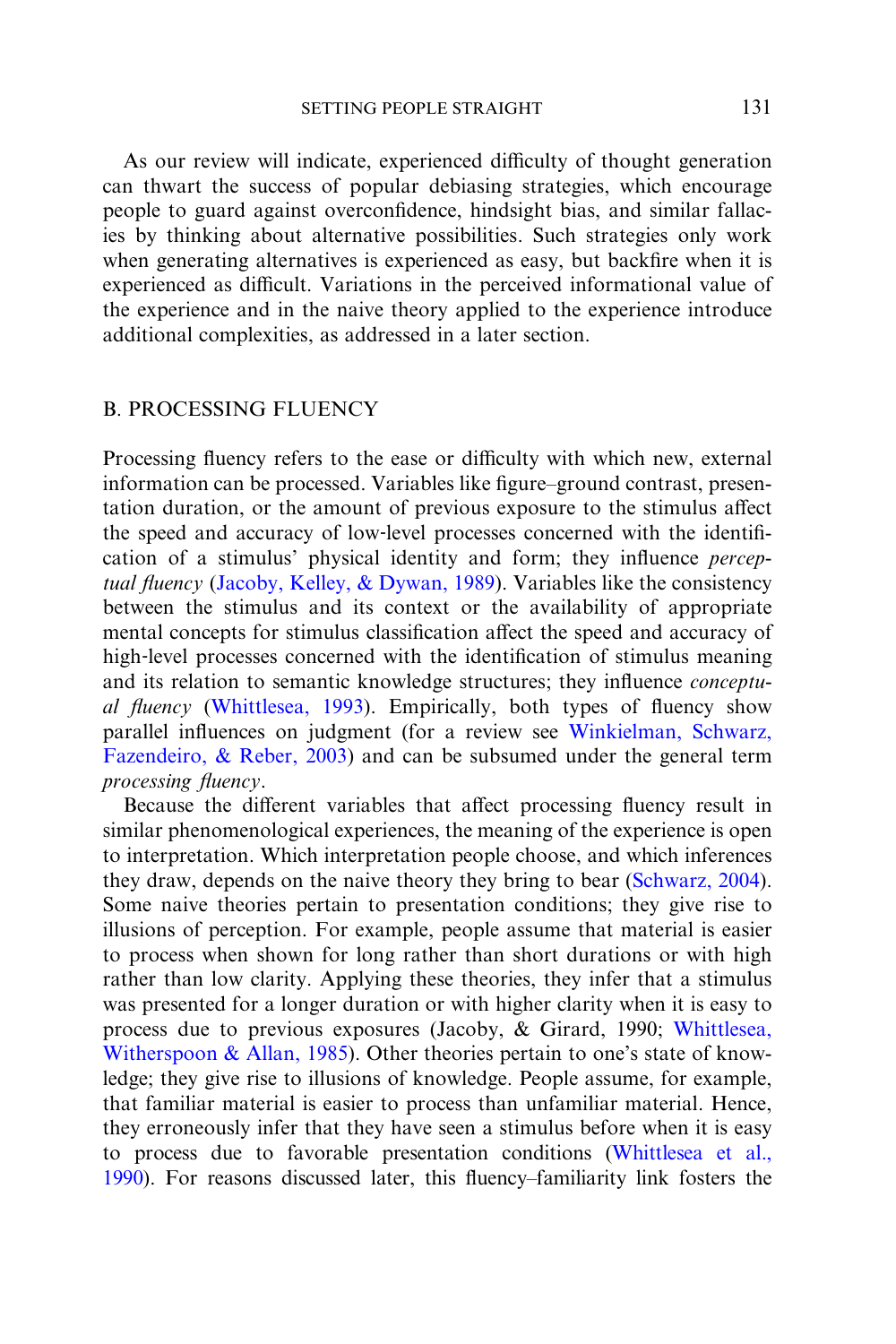acceptance of new information as true when it is easy to process, but flags it for closer scrutiny when it is difficult to process.

In addition, high fluency is experienced as hedonically positive (as captured by psychophysiological measures, [Winkielman & Cacioppo, 2001\)](#page-34-0). This affective response can itself serve as a basis of judgment and fluently processed stimuli are evaluated more favorably than less fluently processed ones (for a review see [Reber, Schwarz, & Winkielman, 2004\)](#page-32-0). As is the case for other subjective experiences, the impact of fluency experiences is eliminated when people, correctly or incorrectly, attribute fluency to an irrelevant source, thus undermining its informational value for the judgment at hand (for a review see [Kelley & Rhodes, 2002\)](#page-31-0).

#### C. SUMMARY

As this summary of core insights from research into the interplay of declarative and experiential information indicates, we cannot predict people's judgments by knowing solely *what* comes to mind (for more extended reviews see [Kelley & Rhodes, 2002; Schwarz, 2004;](#page-31-0) Schwarz & Clore, in press). By the same token, we cannot design strategies to improve people's judgments by focusing solely on their use of declarative information. Instead, strategies of debiasing need to take the interplay of declarative and experiential information into account.

# III. Accessibility Experiences and the Emergence and Attenuation of Bias

According to content‐focused models of judgment, many biases arise because people focus narrowly on focal features of the issue and fail to consider a wider range of information. For example, people are overconfident about future success because they focus on behaviors that will lead to success and fail to consider variables that may impede success (Koriat, Lichtenstein,  $\&$ [Fischho](#page-31-0)ff, 1980); once they learn about the outcome of an event, people assume that they knew all along that this would happen because they focus on outcome congruent knowledge and fail to consider variables that may have given rise to alternative outcomes [\(Fischho](#page-30-0)ff, 1975); when predicting the time by which a task will be completed, people's estimates are too optimistic because they focus on goal‐directed behaviors and fail to consider variables that may impede progress (Buehler, Griffin,  $\&$  Ross, 1994). The strength of these biases is assumed to increase with the number of focal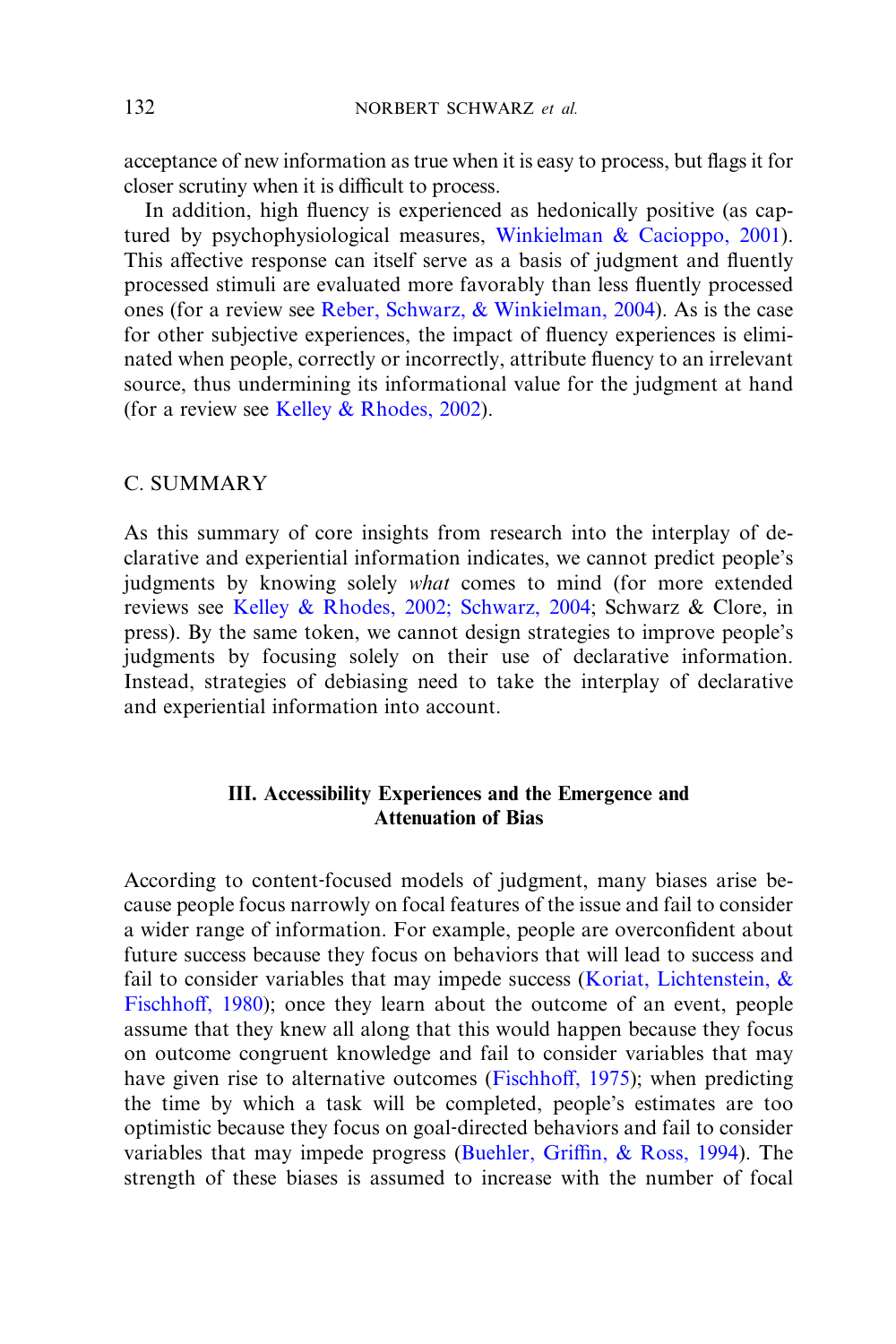thoughts and to decrease with the number of alternatives considered. From this perspective, any strategy that succeeds in encouraging people to consider information about alternatives should attenuate the respective bias ([Larrick,](#page-31-0) [2004\)](#page-31-0).

Research into the interplay of accessible declarative information and subjective accessibility experiences leads to different predictions regarding the role of focal and alternative thoughts in the emergence as well as attenuation of bias. It predicts (1) that the focal thoughts that are assumed to give rise to bias will only do so when they come to mind easily. (2) When focal thoughts are difficult to bring to mind, the otherwise observed bias is attenuated or eliminated (and sometimes even reversed) despite the numerous ''biasing'' focal thoughts generated. These contingencies have been overlooked in previous research because people are likely to truncate the search process early (see [Bodenhausen & Wyer, 1987\)](#page-30-0), before any difficulties of recall and thought generation are likely to be experienced. Hence, their judgments are usually consistent with spontaneously generated focal thoughts, which led to the erroneous conclusion that we can predict people's judgments on the basis of thought content alone. Empirically this is not the case [\(Schwarz et al., 1991\)](#page-33-0), as reviewed above.

The same logic applies to thoughts about alternatives. (3) Thinking about alternatives will only attenuate bias when alternatives come to mind easily. Hence, (4) trying to think of many alternatives will increase rather than decrease bias, in contrast to the predictions of content‐focused models. Ironically, this suggests that successful debiasing may become the less likely the harder people try to avoid bias: the more they search for information that may argue against their initial judgment, the harder they will find their task, convincing them that their initial judgment was indeed right on target.

Finally, subjective accessibility experiences are only used as a source of information when their informational value is not discredited (for reviews see [Schwarz, 2004;](#page-33-0) Schwarz & Clore, in press). When people attribute the experienced ease or difficulty to an irrelevant source, they turn to accessible thought content instead. In this case, the judgment is solely based on accessible declarative information and (5) bias increases with the number of focal thoughts and (6) decreases with the number of alternative thoughts, as predicted by content‐focused models.

[Figure 1](#page-7-0) summarizes this logic; it is a generalized version of a metacognitive model of hindsight bias proposed by [Sanna and Schwarz \(2006, in press\)](#page-32-0). We assume that judgments are always a joint function of thought content (accessible declarative information) and accompanying metacognitive experiences. When the informational value of the metacognitive experience is discredited, judgments are based on declarative information and hence consistent with thought content (lower right‐hand oval). When the informational value of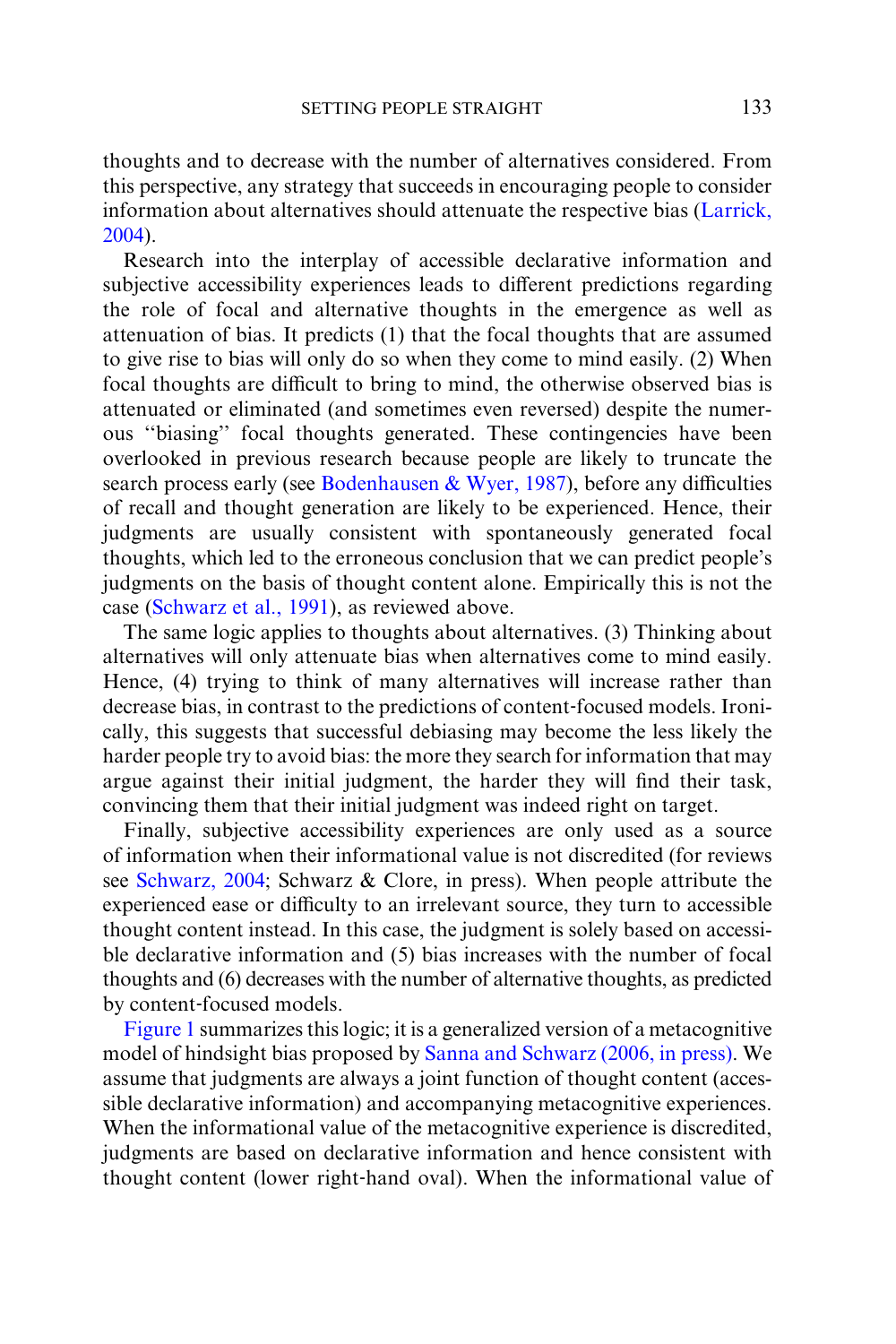<span id="page-7-0"></span>

Fig. 1. The interplay of thought content and metacognitive experiences.

the experience is not discredited (lower left‐hand oval), the metacognitive experience qualifies the implications of declarative information. What exactly people conclude from the experience depends on the nature of the experience (ease or difficulty of thought generation, fluency of processing, and so on) and the naive theory of mental processes applied. In the case of accessibility experiences, judgments are consistent with the implications of declarative information when it was easy to bring to mind. However, the content congruent judgments at which people arrive under this condition are likely to be more extreme than is the case when the metacognitive experience is uninformative (lower right-hand oval): When experienced ease of recall or thought generation is discredited, two arguments are just two arguments; when it is not discredited, the experienced ease suggests that there are many more arguments where those two came from. Finally, judgments are opposite to the implications of accessible declarative information when it was difficult to bring to mind.

In sum, this model converges with content-based models by predicting content congruent judgments (1) when the accessibility experience is discredited or (2) when recall or thought generation is experienced as easy.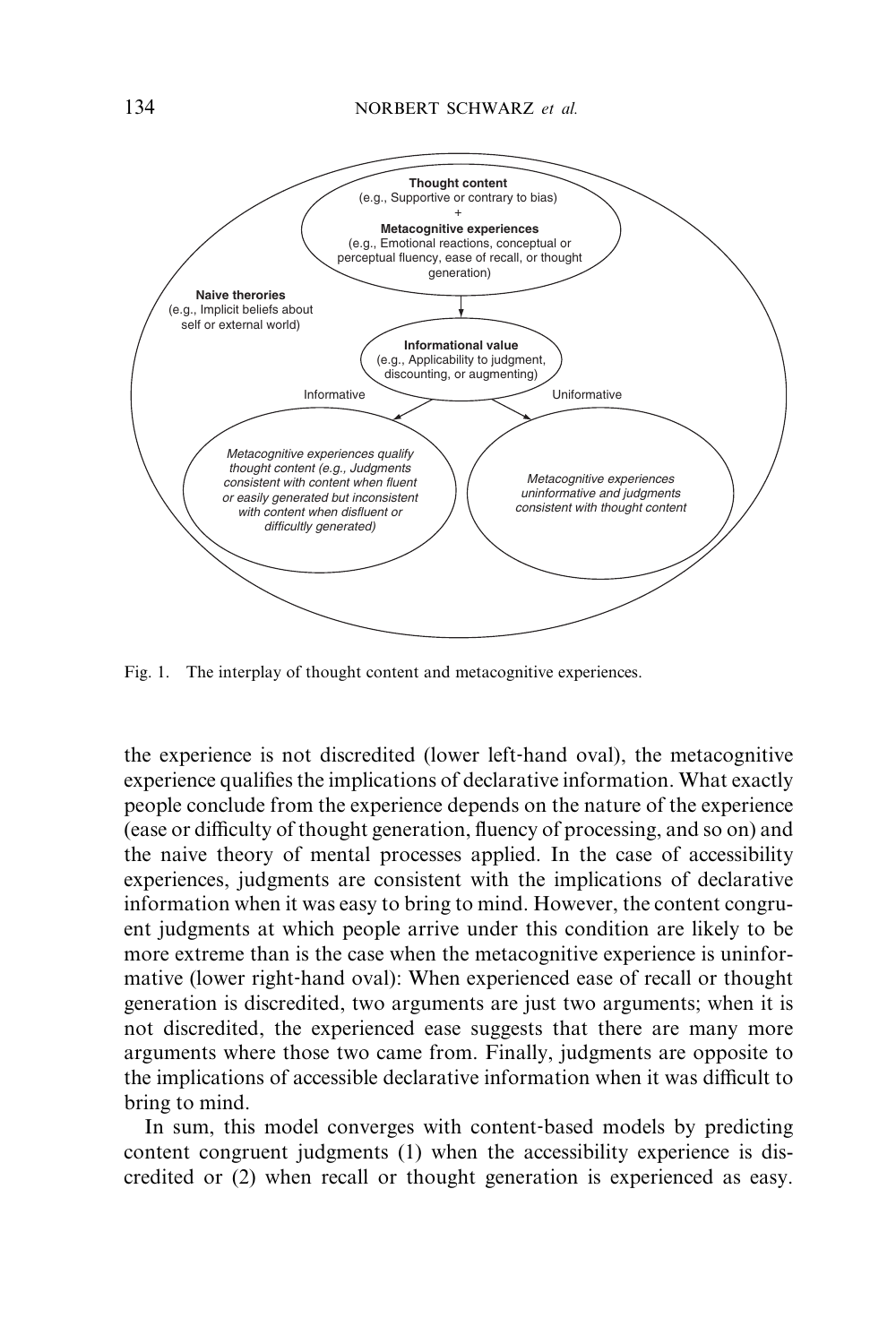It differs from content-based models by predicting (3) easily recalled or generated thoughts are more influential when the experience is considered informative than when it is not. Finally, and most important, it (4) arrives at predictions that are opposite to the predictions of content‐based models when recall or thought generation is difficult.

# A. THE INTERPLAY OF DECLARATIVE AND EXPERIENTIAL INFORMATION

Consistent support for this model comes from a study that took advantage of a real‐world event, namely students' first exam in a psychology class ([Sanna](#page-33-0) [& Schwarz, 2004\)](#page-33-0). In a between‐subjects design, students made a variety of judgments either 28 days or a few minutes before their exam, or right after they received their grades. In addition, they listed either 0, 3, or 12 thoughts about succeeding or failing on the exam, as described below. Manipulation checks indicated that listing 3 thoughts was experienced as easy, whereas listing 12 thoughts was experienced as difficult, irrespective of whether thoughts were about success or failure. We focus on this study because it bears on a number of different biases and note additional experimental work along the way.

## 1. Confidence Changes

Previous research showed that people are overconfident about their future success at a distance, but become more realistic as the moment of truth approaches. For example, students taking an immediate test predict a lower likelihood of success than those taking the test in 4 weeks [\(Nisan, 1972](#page-32-0)); similarly, college seniors provide more muted estimates of first-job salaries than sophomores and juniors [\(Shepperd, Ouellette, & Fernandez, 1996](#page-33-0)). These differences presumably reflect a focus on success-related thoughts at a temporal distance, which gives way to worries and awareness that one may not be as well prepared as one hoped as the moment of truth comes closer.

The left-hand panel of [Fig. 2](#page-9-0) supports this reasoning. Twenty-eight days before the exam, students who listed no exam-related thoughts were as optimistic as students who had just listed three reasons for success. Conversely, 5 minutes before the exam, students who listed no thoughts were as pessimistic as students who had just listed 3 reasons for why they may fail. Thus, spontaneous thoughts about success and failure seem to account for distal confidence and proximal pessimism, respectively—but only when these thoughts are easy to generate. When students had to list 12 thoughts, which they found difficult, this pattern reversed. In this case, listing success-related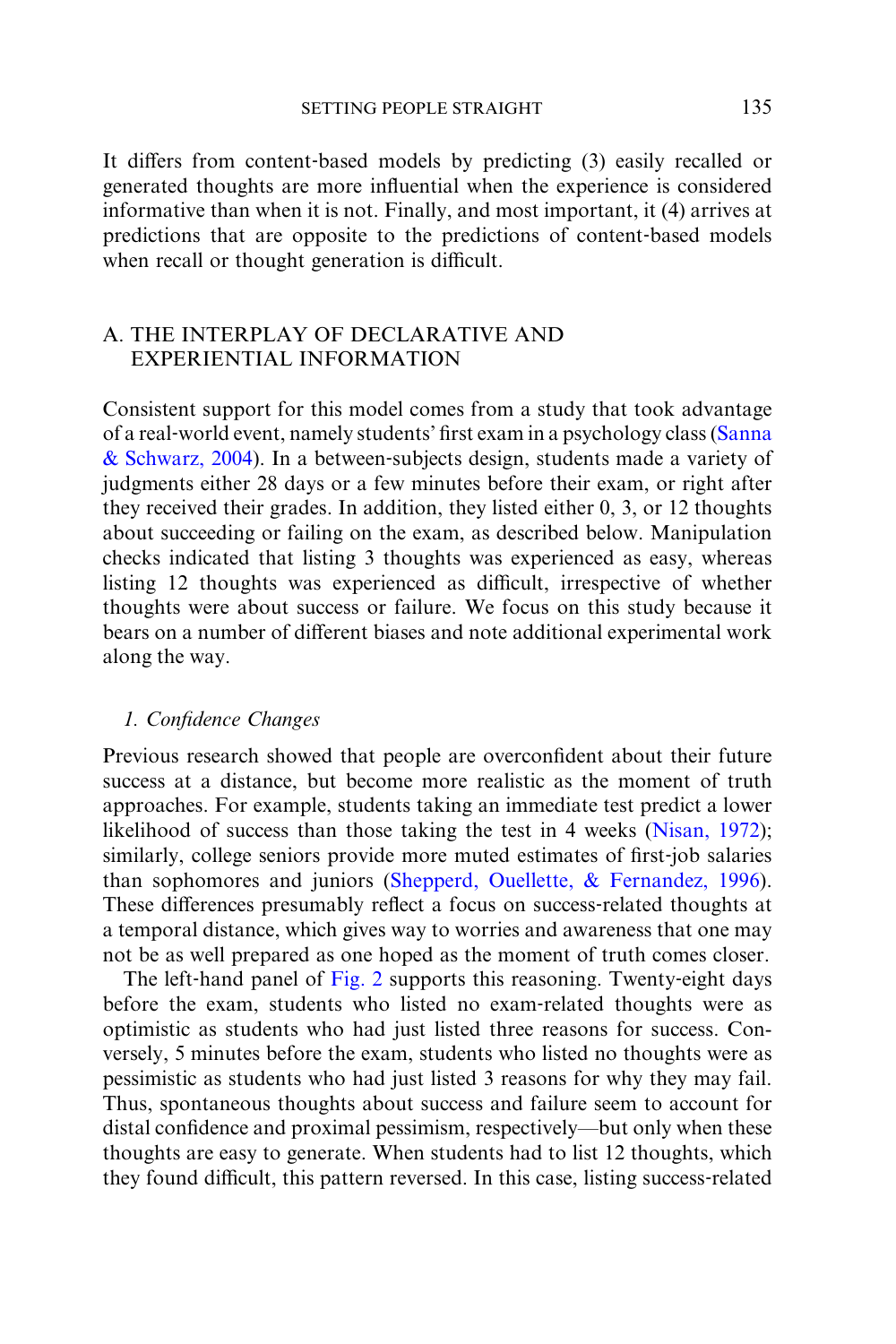<span id="page-9-0"></span>

Fig. 2. Likelihood-of-success ratings by thought-listing and time: Confidence changes and hindsight bias. Shown are the mean ratings of the likelihood of success ( $10 = \text{very likely}$ ) as a function of thought‐listing condition and time. The thought‐listing conditions were as follows: control, no thoughts listing; 3‐success, generate 3‐success thoughts; 3‐failure, generate 3‐failure thoughts; 12‐success, generate 12‐success thoughts; 12‐failure, generate 12‐failure thoughts. Thoughts were listed either 28 days or approximately 5 minutes prior to the exam, or right after learning grades. Participants in the latter condition were grouped according to whether they viewed their grade as a success or failure. Adapted from [Sanna and Schwarz \(2004\),](#page-33-0)  $\odot$  2004 American Psychological Society.

thoughts undermined their confidence long before the exam, whereas listing failure-related thoughts boosted their confidence right before the exam. In combination, this pattern of findings indicates that confidence changes over time are a joint function of thought content and the ease with which these thoughts can be brought to mind.

This pattern bears directly on the success and failure of debiasing strategies. Presumably, overconfidence long before the exam can be reduced by prompting participants to consider reasons why the exam may not go well, whereas their pessimism right before the exam can be alleviated by prompting them to consider reasons for success. As the left-hand panel of Fig.  $2$ shows, this is the case—but only when the respective thoughts come to mind easily. Listing 3 failure‐related thoughts 28 days before the exam reduced confidence to the level of control participants' pessimism 5 minutes before the exam, whereas listing 12 failure-related thoughts failed to do so. Conversely, listing 3 success-related thoughts 5 minutes prior to the exam brought confidence back to its distant level, yet 12 failure‐related thoughts failed to do so.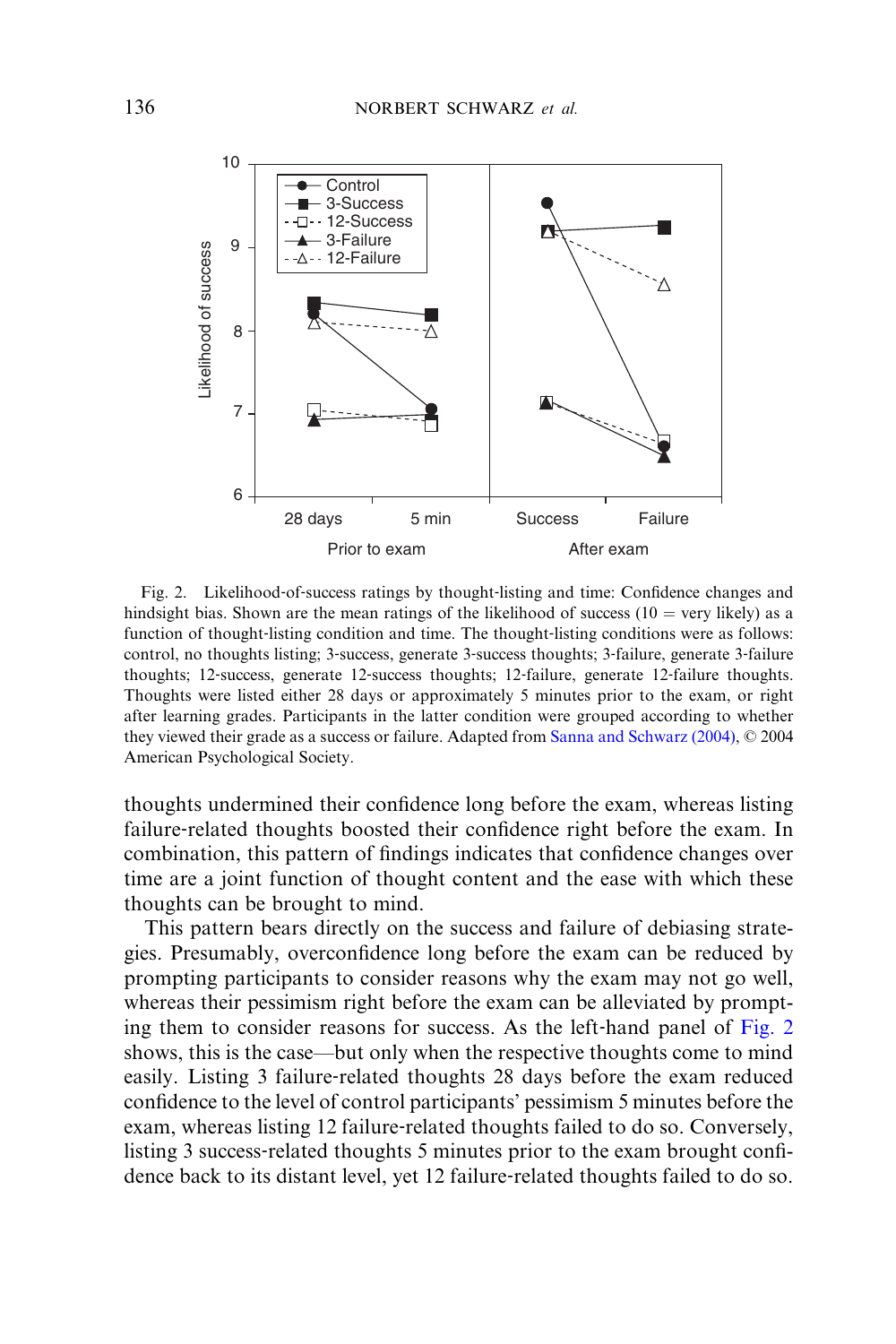Throughout, listing few success (failure)‐related thoughts was functionally equivalent to listing many failure (success)‐related thoughts.

Confidence shifts over time have been observed in many different domains, including the forecasts of professional market analysts (for a review see [Kadous, Krische, & Sedor, 2006](#page-31-0)). Paralleling the temporal shifts discussed above, the optimism of market analysts' earnings forecasts is a function of their time horizon: ''analysts' two‐year‐ahead forecasts are relatively more optimistic than their 1‐year‐ahead forecasts'' and the ''optimism in quarterly earnings forecasts decreases as the earnings announcement date approaches'' ([Kadous et al., 2006,](#page-31-0) p. 380). To reduce the optimism of analysts' forecasts, analysts are often encouraged to consider ways in which the scenarios presented by a company's management may fail [\(Heiman,](#page-31-0) 1990; Koonce, 1992). [Kadous et al. \(2006\)](#page-31-0) found that the success of this strategy depends on analysts' ease of thought generation. They presented professional analysts with scenarios that outlined a company's plans and asked them to generate  $0, 2$  (easy), or 12 (difficult) ways in which the plan may fail. Replicating the above findings, this strategy reduced analysts' optimism when thought generation was easy, but not when it was difficult. This finding also highlights that the influence of subjective accessibility experiences is not limited to lay judgment; it can also be observed with professional analysts, whose forecasts move markets and whose optimism hurts investors ([Dechow, Hutton, & Sloan,](#page-30-0) [2000\)](#page-30-0).

#### 2. Hindsight Bias

Once people know the outcome of an event, they believe that it was relatively inevitable and that they ''knew all along'' what would happen. This hind-sight bias [\(Fischho](#page-30-0)ff, 1975) has been observed across many content domains (for reviews see Christensen‐[Szalanski & Willham, 1991; Hawkins & Hastie,](#page-30-0) [1990\)](#page-30-0). The usually recommended remedy is to think about alternatives to the known outcome in an attempt ''to convince oneself that it might have turned out otherwise" [\(Fischho](#page-30-0)ff, 1982, p. 343).

To assess hindsight bias, [Sanna and Schwarz \(2004\)](#page-33-0) asked students right after they received their grades to report which likelihood of success they would have predicted 28 days earlier, at the beginning of class. The right-hand panel of [Fig. 2](#page-9-0) shows the results. Replicating numerous earlier studies, students who listed no thoughts assumed that they knew the outcome all along and provided higher retrospective ratings of success when they succeeded (after exam/success) rather than failed (after exam/failure). Moreover, their retrospective estimates were more extreme than the ratings provided by their peers 28 days earlier, even compared to peers who had just generated three reasons why they might succeed or fail at that time.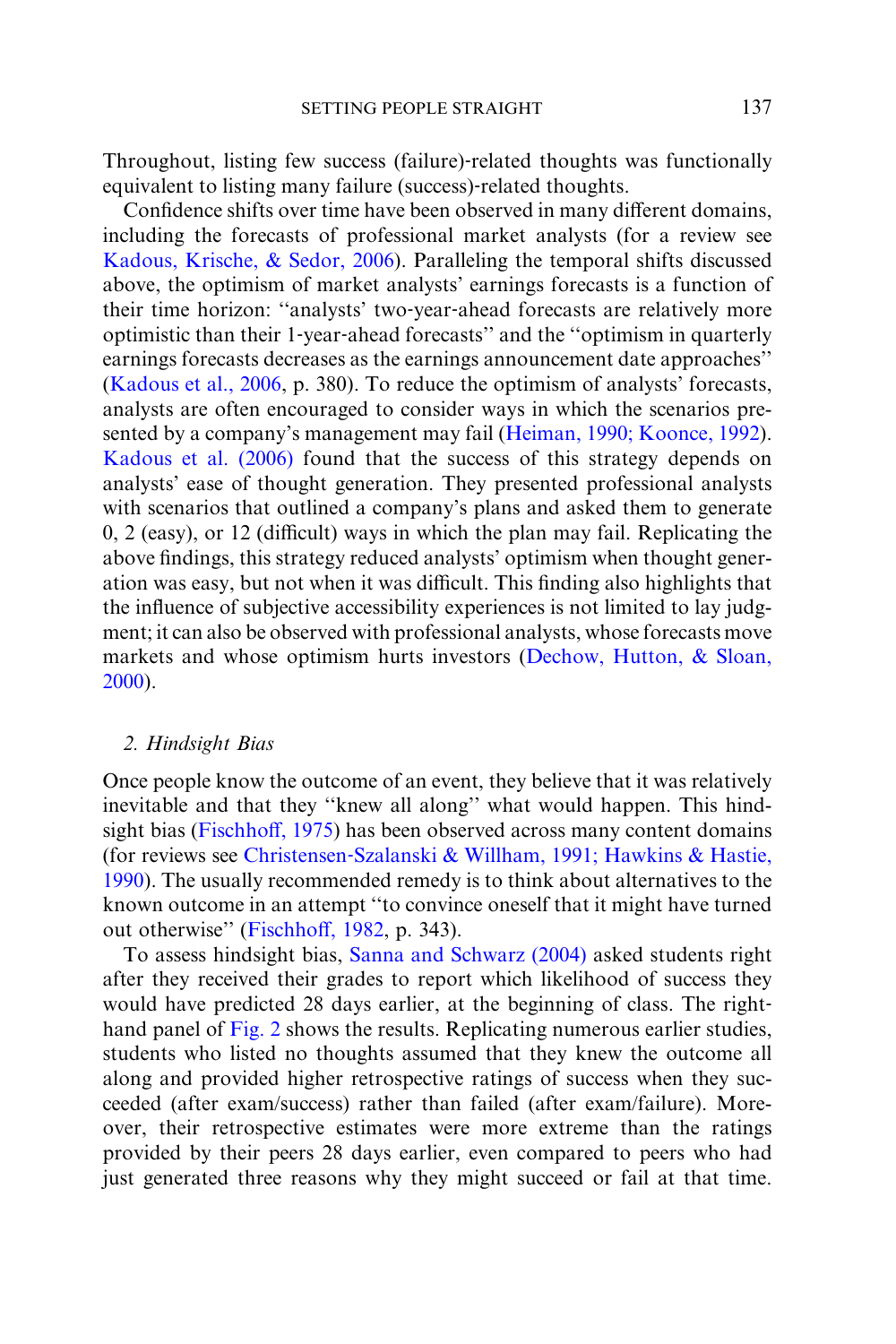More important, asking successful students to think of three reasons why they might have failed eliminated their hindsight bias; so did asking failing students to list three reasons why they might have succeeded. Yet, generating 12 thoughts about alternative outcomes did not further attenuate hindsight bias, in contrast to what content‐focused theorizing would predict  $(Fischhoff, 1982)$  $(Fischhoff, 1982)$ —to the contrary, it undermined the effectiveness of this debiasing strategy. Finally, generating many thoughts in support of the obtained outcome attenuated hindsight, again in contrast to what content‐ focused theorizing would predict: Successful students who were asked to list 12 reasons for why they succeeded concluded that they would not have expected their success; neither did failing students think they would have expected their failure after listing 12 reasons for failing.

In sum, hindsight bias was successfully reduced when participants found it easy to think of (a few) reasons for alternative outcomes or found it difficult to think of (many) reasons for the obtained outcome. Other studies reiterate this point. [Sanna et al. \(2002b\)](#page-33-0) presented participants with a story about the British– Gurkha war (taken from [Fischho](#page-30-0)ff, 1975), which informed them that either the British or the Gurkha had won. Next, they listed few or many reasons for how the war could have come out otherwise. Generating few reasons for the alternative outcome attenuated hindsight bias, whereas generating many reasons backfired and increased hindsight bias above the otherwise observed level. The same pattern was observed when participants' accessibility experiences were manipulated through facial feedback [\(Sanna et al., 2002a\)](#page-33-0). Specifically, all participants listed five thoughts about how the war could have come out otherwise and some were induced to contract the currugator muscle while doing so, which conveys a feeling of mental effort (Stepper  $\&$  Strack, 1993). As predicted, listing five thoughts about alternative outcomes while tensing the currogator muscle increased hindsight bias, resulting in a significant backfire effect. Finally, listing many thoughts about why the war had to turn out the way it did, or tensing the currogator muscle while doing so, attenuated hindsight bias [\(Sanna et al., 2002b\)](#page-33-0), again paralleling the above findings ([Sanna & Schwarz,](#page-33-0) [2004](#page-33-0)).

Throughout, these results highlight that generating many focal thoughts is functionally equivalent to generating few alternative thoughts, whereas generating many alternative thoughts is functionally equivalent to generating few focal thoughts. Any attempt to debias hindsight needs to take this interplay of declarative and experiential information into account. Because previous theorizing has not done so, it is not surprising that a comprehensive meta-analysis concluded that "efforts to reduce hindsight bias have generally been unsuccessful'' [\(Guilbault, Bryant, Brockway, & Posavac, 2004,](#page-31-0) p. 112). Our findings suggest that a clearer pattern is likely to emerge once we take participants' accessibility experiences into account; unfortunately, virtually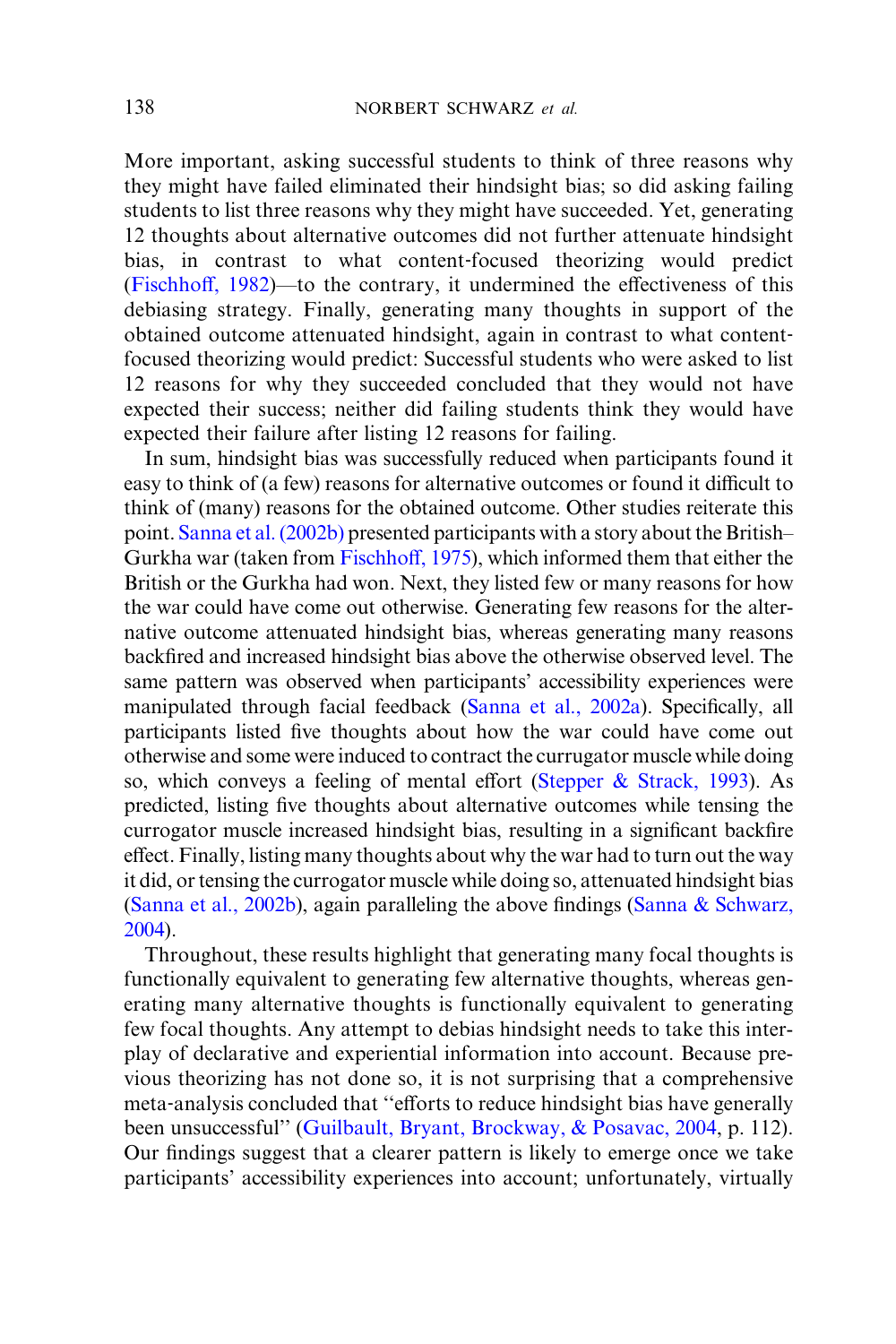all prior studies fail to report the details needed to consider this variable in a meta‐analysis.

#### 3. Planning Fallacy

As a final example, consider the planning fallacy ([Buehler et al., 1994;](#page-30-0) [Kahneman & Tversky, 1979\)](#page-30-0). At a temporal distance, people usually predict that task completion will need less time than is actually the case. This bias has been observed in diverse settings ranging from household chores to school assignments. Incentives worsen the planning fallacy, as people expecting tax refunds or other monetary rewards for speedy completion are even more optimistic than those who have no incentive for speedy completion (Buehler, Griffi[n, & MacDonald, 1997; Buehler et al., 1994](#page-30-0)). Again, this fallacy presumably reflects a focus on acts that facilitate task completion at the expense of hurdles that impair it. Accordingly, it should be attenuated when attention is drawn to reasons for slow progress (Newby-[Clark, Ross,](#page-32-0) [Buehler, Koehler, & Gri](#page-32-0)ffin, 2000).

Twenty‐eight days before the exam, control participants predicted that they would complete their exam preparation 4.4 days prior to the exam, although their peers who responded to the questionnaire 5 minutes prior to the exam reported that were not done until 0.3 days prior to the exam (Fig. 3). This replicates the usual planning fallacy. Again, control participants' early optimism matched the optimism of those who generated three success-related thoughts well before the exam, whereas those who generated



Fig. 3. Predicted and actual study completion time by thought‐listing and time: Planning fallacy. Shown are the predicted (reported 28 days prior to the exam) and actual (reported 5 minutes prior to the exam) completion times in days. Adapted from [Sanna and Schwarz](#page-33-0) [\(2004\),](#page-33-0) 2004 American Psychological Society.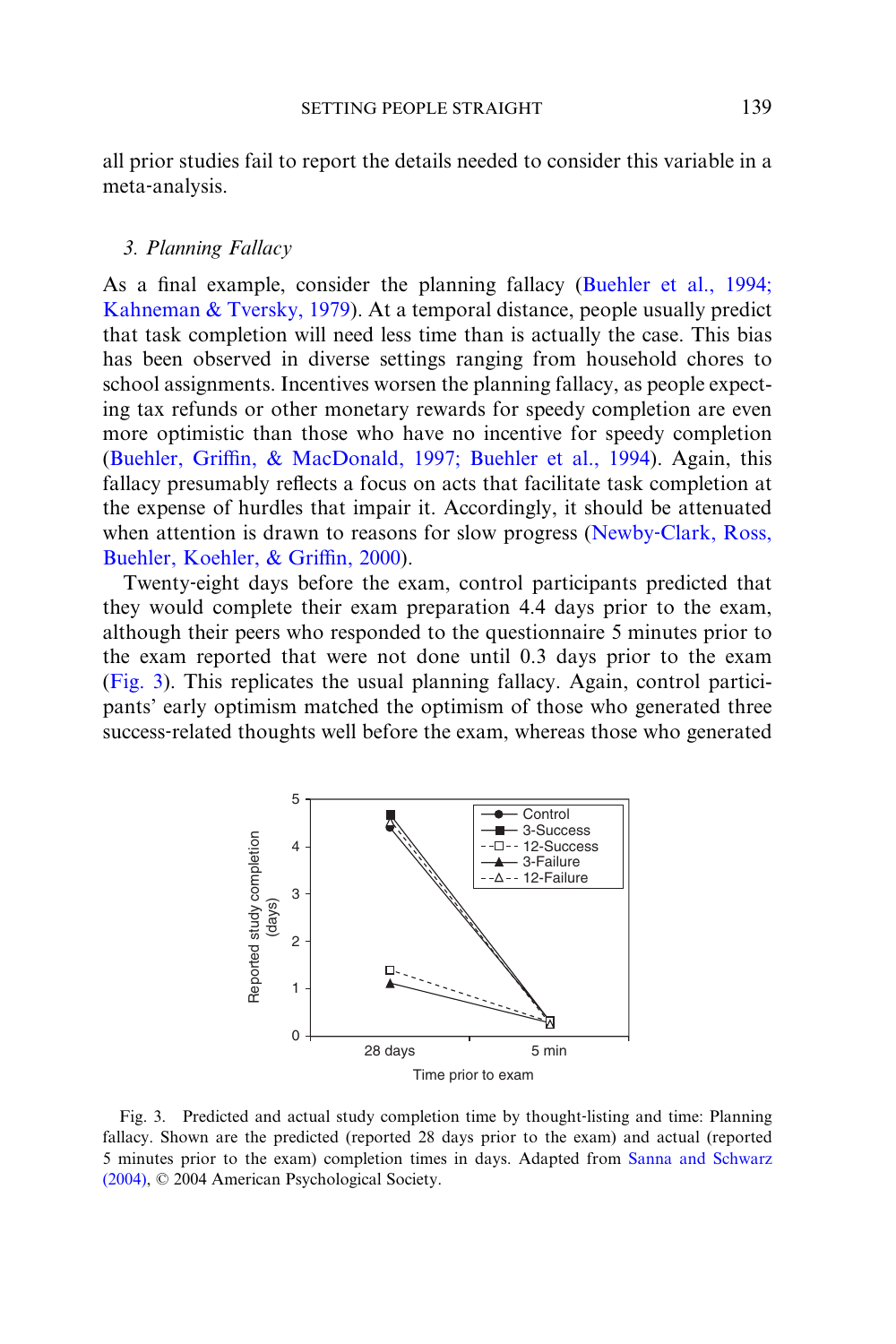three failure‐related thoughts provided more realistic estimates. More important, listing 12 failure‐related thoughts failed to attenuate the planning fallacy, whereas listing 12 success-related thoughts, ironically, did attenuate it. Once again, listing few success (failure)‐related thoughts, an easy task, was functionally equivalent to listing many failure (success)-related thoughts, a difficult task.<sup>1</sup>

#### 4. Conclusions

In sum, these findings illustrate that we can only predict the emergence and attenuation of bias by paying attention to the joint influence of accessible declarative information and subjective accessibility experiences. First, focal thoughts give rise to bias when they are easy to bring to mind. This is usually the case when people are left to their own devices as they truncate the search process early [\(Bodenhausen & Wyer, 1987\)](#page-30-0), before any difficulty is experienced. Accordingly, the judgments of control participants, who did not list any thoughts, converged with the judgments of participants who listed three focal thoughts (see [Figs. 2 and 3\)](#page-9-0). Second, focal thoughts attenuate or eliminate bias when they are difficult to bring to mind. Hence, bias is more likely to arise when people generate few rather than many focal thoughts, in contrast to what content‐focused models would predict. Conversely, third, thoughts about alternatives attenuate or eliminate bias when they come to mind easily, but, fourth, increase bias when they are difficult to bring to mind. As a result, the frequently recommended debiasing strategy of ''consider the opposite!'' is only successful when people do not try too hard to follow it—and backfires when people are overly zealous in their efforts to protect themselves against bias. We propose that this previously overlooked contingency accounts for the mixed success of the consider-the-opposite strategy (see [Arkes, 1991; Guilbault et al., 2004; Hawkins & Hastie, 1990](#page-30-0)).

# B. DISCREDITING THE INFORMATIONAL VALUE OF THE EXPERIENCE

Theoretically, the observed interaction of declarative information and subjective accessibility experiences should only be observed when the informational value of the accessibility experience is not called into question (see [Fig. 1](#page-7-0)). When it is called into question, people discount the accessibility experience as a source of information for the judgment at hand and rely on

<sup>1</sup>No impact of the thought manipulation is observed 5 minutes prior to the exam, reflecting that actual study completion times were known at that point.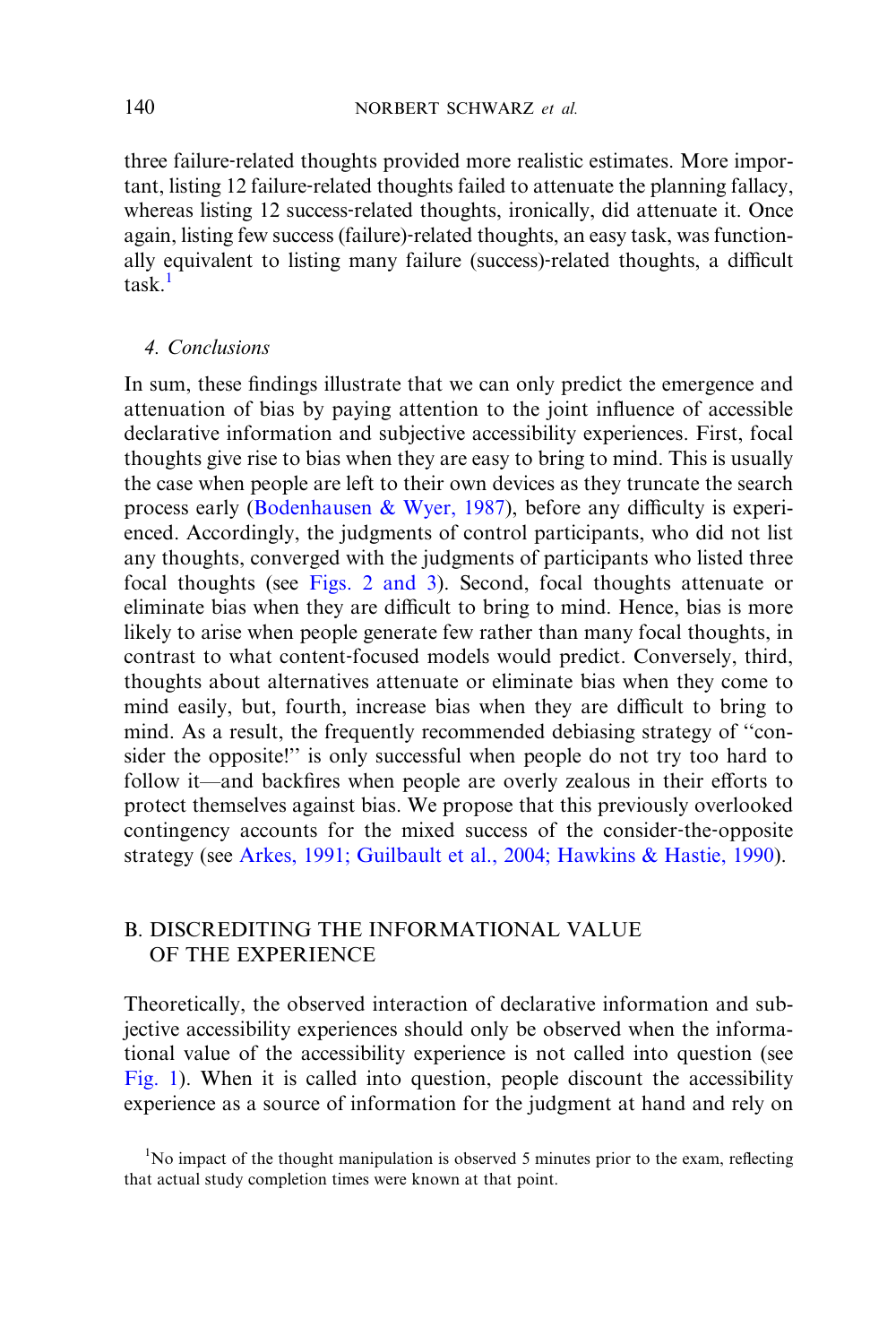thought content to arrive at a judgment ([Schwarz et al., 1991](#page-33-0)). Unfortunately, this does not imply that debiasing is necessarily successful when people do not take their metacognitive experiences into account.

#### 1. Could Gore Have Won?

Taking advantage of the 2000 presidential election in the United States, [Sanna and Schwarz \(2003\)](#page-33-0) asked participants to predict the outcome of the popular vote 1 day prior to the November 7 election. Following an extended court battle over disputed election outcomes in Florida, the Democratic candidate Gore conceded the election on December 13, 2000. On December 14, participants were asked to recall their preelection predictions made on November 6. The intervening 5 weeks were filled with extensive media coverage of legal and political debates ranging from voting irregularities in Florida to the role of state legislatures in national elections and the responsibilities of the Supreme Court. [Table I](#page-15-0) shows the results.

In the popular vote, Gore–Lieberman led over Bush–Cheney by a small difference of  $0.32\%$ . Prior to the election, participants predicted a clear victory for Gore, with a lead of close to 5%. After the election, participants who were merely asked to recall their preelection prediction recalled that they did predict a Gore win, but at a much smaller margin of 0.58%. This hindsight bias is consistent with previous observations in election studies ([Leary, 1982;](#page-31-0) [Powell, 1988](#page-31-0)). Asking participants to list 12 thoughts about how Gore could have won before they recalled their earlier predictions did not attenuate hindsight bias. Nor did listing 12 thoughts, which participants experienced as difficult, result in a backfire effect, in contrast to earlier studies (Sanna  $\&$ [Schwarz, 2004; Sanna et al., 2002a,b\).](#page-32-0) This probably reflects that a backfire effect would have implied a qualitative change in form of recalling that one predicted a Bush victory, which imposes some constraints.

More important, the experienced difficulty of listing 12 thoughts in favor of a Gore victory was discredited for a third group of participants. Right after listing their thoughts, they were asked to rate how knowledgeable they are about politics. The instructions read, ''Thank you for listing those thoughts. We realize this was an extremely difficult task that only people with a good knowledge of politics may be able to complete. As background information, may we therefore ask you how knowledgeable you are about politics?" This manipulation suggests that any experienced difficulty may not imply that there were no ways for Gore to win—it may merely imply that one's own knowledge is not sufficient to come up with them. Hence, these participants should discount their difficulty experience and draw on the thoughts they generated. The results indicate that they did: These participants recalled that they predicted a large victory for Gore, with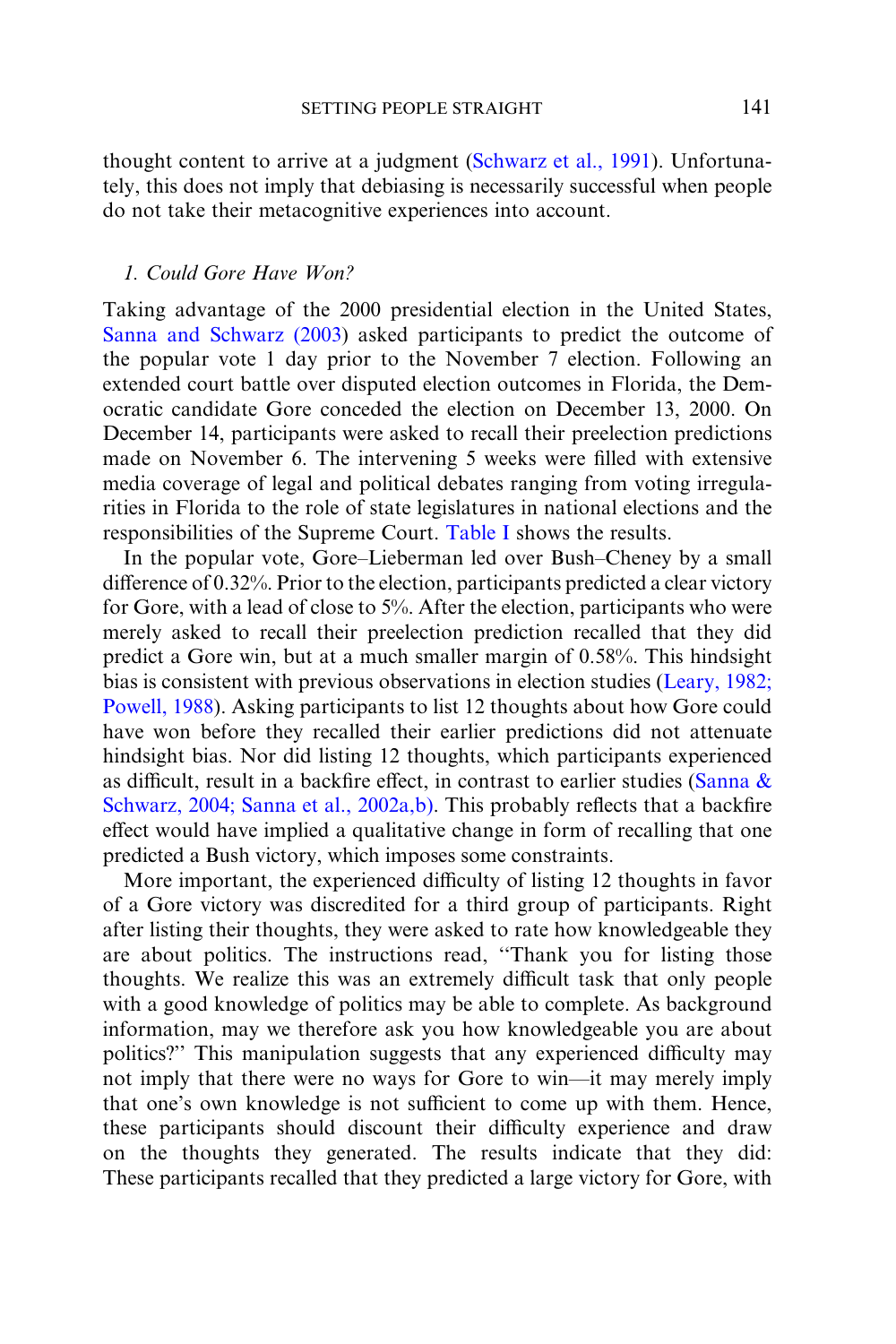|                                                     | Actual outcome          |                     |
|-----------------------------------------------------|-------------------------|---------------------|
| Gore-Lieberman                                      | 48.31                   |                     |
| Bush-Cheney                                         | 47.99                   |                     |
| Difference                                          | 0.32                    |                     |
|                                                     | Participants' estimates |                     |
|                                                     | Preelection prediction  | Postelection recall |
| No Thoughts-Listing                                 |                         |                     |
| Gore-Lieberman                                      | 49.54                   | 48.22               |
| Bush–Cheney                                         | 45.08                   | 47.54               |
| Difference                                          | 4.45                    | 0.58                |
| 12-Thoughts                                         |                         |                     |
| Gore-Lieberman                                      | 49.69                   | 48.80               |
| Bush-Cheney                                         | 44.42                   | 48.19               |
| Difference                                          | 5.26                    | 0.61                |
| 12-Thoughts, Attribution (Experience Uninformative) |                         |                     |
| Gore-Lieberman                                      | 49.85                   | 52.09               |
| Bush-Cheney                                         | 45.14                   | 44.57               |
| Difference                                          | 4.71                    | 7.52                |

<span id="page-15-0"></span>TABLE I ACTUAL ELECTION OUTCOME, MEAN PREDICTED OUTCOME, AND MEAN RECALLED PREDICTIONS BY THOUGHT-LISTING AND ATTRIBUTION

 $Note: Values are in predicted percentages of popular vote and recalled predictions. Difference$ 

 $=$  Gore–Lieberman – Bush–Cheney. Adapted from [Sanna and Schwarz \(2003,](#page-33-0) Experiment 2), 2002 Elsevier Science.

a margin of 7.52%—in fact, significantly larger than the 4.71% margin they had predicted prior to the election.

In sum, once the outcome of the popular vote was known, it seemed inevitable and participants erroneously ''recalled'' that they had predicted it all along. This hindsight bias was not attenuated by generating 12 thoughts about alternative outcomes. More important, inducing participants to attribute the experienced difficulty to their own lack of knowledge undermined its informational value. As observed in earlier studies [\(Schwarz et al., 1991\)](#page-33-0), these participants drew on the pro‐Gore thoughts they had just generated and inferred that they must have predicted a large victory for Gore. Far from improving the accuracy of recall, this successful elimination of hindsight bias came at the price of a significant bias in the opposite direction. A parallel study, using the outcome of football games as the content domain, produced comparable results (see [Sanna & Schwarz, 2003\)](#page-33-0).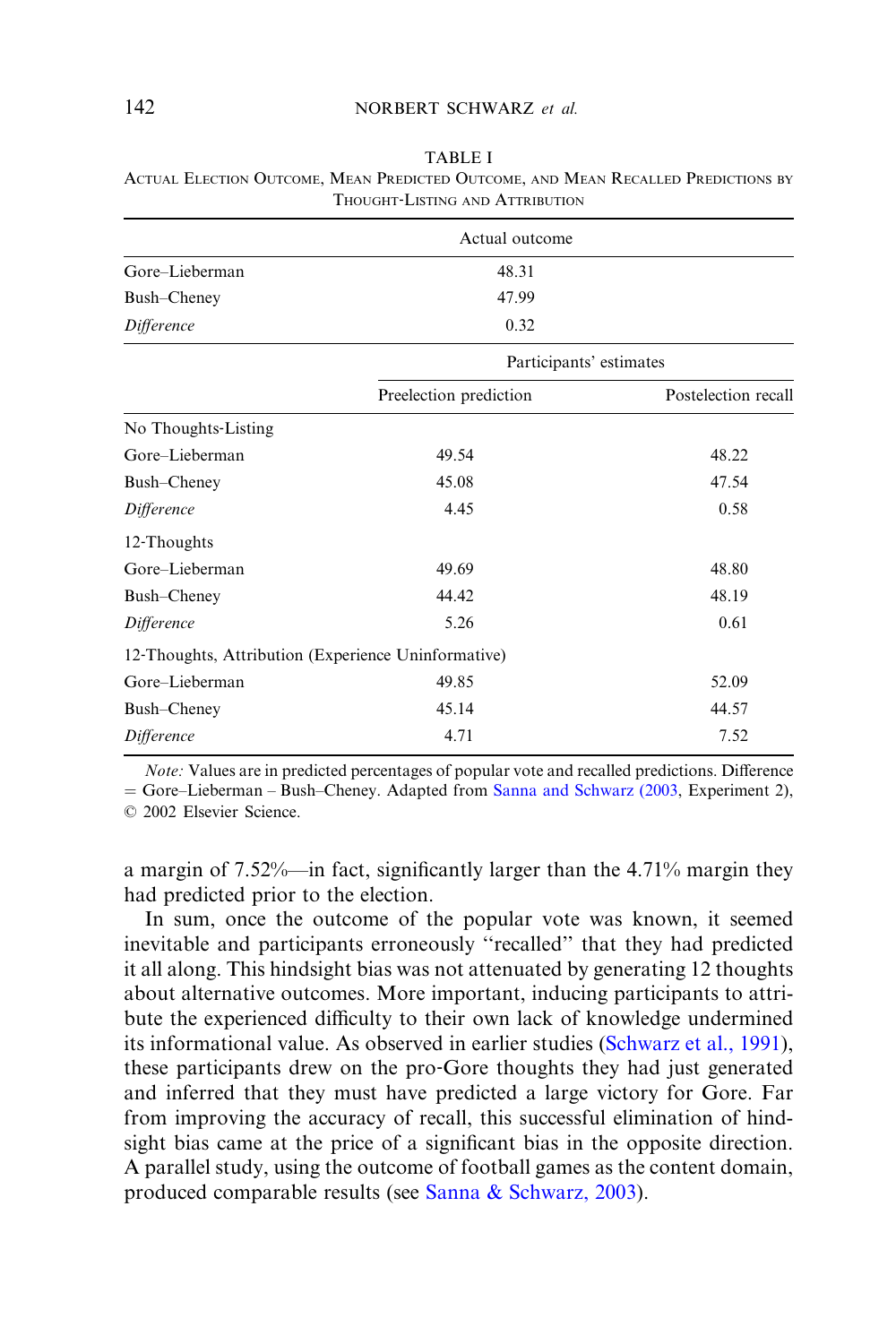## 2. Conclusions

In combination, the reviewed research highlights the crucial role of subjective accessibility experiences in the production and reduction of judgmental biases. Thoughts about focal aspects of a given issue produce bias when they are easy to bring to mind, but reduce bias when they are difficult to bring to mind; conversely, thoughts about alternatives reduce bias when they are easy to bring to mind, but produce bias when they are difficult to bring to mind. Hence, encouraging people to ''consider the opposite'' can be a successful debiasing strategy when consideration of the opposite is experienced as easy; the strategy backfires when consideration of the opposite is difficult—and even furrowing one's brow can be enough to produce a backfire effect. Finally, encouraging people to generate many focal thoughts can, paradoxically, be a successful debiasing strategy, provided that thought generation is difficult. The latter strategy has not been examined in previous research and its potential deserves future attention. Overall, this systematic pattern of findings cannot be derived from models that focus exclusively on the role of declarative information.

# IV. Fluency, Familiarity, and Truth: Implications for Public Information Campaigns

So far, we considered metacognitive experiences that arise when people elaborate on an issue. We now turn to a metacognitive experience that accompanies exposure to new information, namely the fluency with which the information can be processed. As discussed in [Section II](#page-2-0), people correctly assume that familiar information is easier to process than novel information. Applying this naive theory of mental processes, they infer from experienced processing fluency that the information is familiar—even when the fluency derives from presentation variables, like good figure–ground contrast or long exposure times, or from contextual influences, like preceding semantic primes (for reviews see [Kelley & Rhodes, 2002; Winkielman et al., 2003](#page-31-0)). In memory experiments, this fluency–familiarity link gives rise to the erroneous ''recognition" of fluently processed but previously unseen stimuli (see Kelley  $\&$ [Rhodes, 2002](#page-31-0)).

More important for the present purposes, the perceived familiarity of information influences the likelihood that the information is accepted as true or flagged for closer scrutiny. In terms of the model presented in [Fig. 1,](#page-7-0) judgments are likely to be consistent with the implications of fluently processed declarative information, but inconsistent with the implications of disfluently processed declarative information. We review selected results to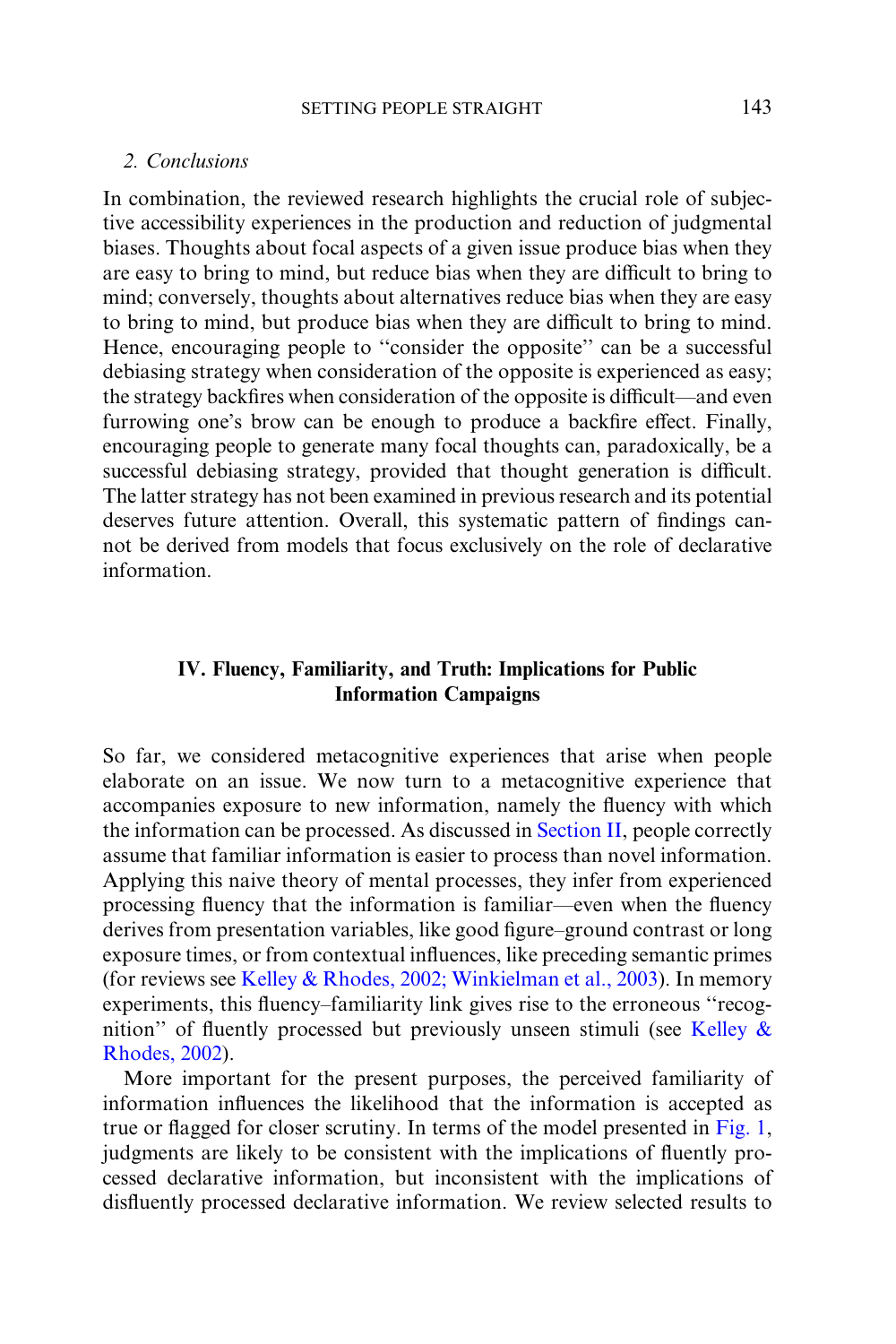illustrate these effects and subsequently turn to their implications for public information campaigns.

## A. FLUENCY, FAMILIARITY, AND BIAS

## 1. Fluency and Hindsight Bias

If fluently processed information seems more familiar, we may expect that fluently processed information about an outcome gives rise to more pronounced hindsight bias—after all, if it seems familiar, we probably ''knew it all along.'' Empirically, this is the case. [Werth and Strack \(2003\)](#page-34-0) gave participants general knowledge questions (e.g., "How high is the Eiffel tower?") along with answers (300 m). Next, they asked participants what they would have answered, had they not been given solutions. To manipulate processing fluency, questions and answers were presented in colors that were either easy or difficult to read against the background. As expected, high processing fluency increased the size of hindsight bias, and participants' confidence in their answers, whereas low processing fluency attenuated hindsight bias. Presumably, participants found the easy-to-read material more familiar and hence concluded that they knew this information all along and ''would have'' provided the correct answer.

## 2. Fluency and the Detection of Distorted Questions

Conversely, [Song and Schwarz \(2007\)](#page-33-0) observed that low processing fluency flags material for closer scrutiny. When asked, ''How many animals of each kind did Moses take on the Ark?'' most people responded ''two'' despite knowing that Noah rather than Moses was the actor in the biblical story [\(Erickson & Mattson, 1981\)](#page-30-0). Previous research addressed a variety of plausible accounts for this ''Moses illusion'' (for a comprehensive review see [Park](#page-32-0) [& Reder, 2003\)](#page-32-0), including the possibility that recipients are cooperative communicators ([Grice, 1975; Schwarz, 1994, 1996](#page-31-0)) who notice the distortion, but simply correct for it by responding to what the questioner ''must have meant." Yet making participants aware that the text may be distorted, or asking them to identify such distortions, does not eliminate the effect [\(Bredart & Modolo, 1988; Reder & Kusbit, 1991\)](#page-30-0), in contrast to what a Gricean account would predict. The account that is most compatible with the available data holds that ''distortion detection involves a two‐pass process—the first to flag a potential mismatch and the second to invoke a careful inspection that might confirm an erroneous term in the question'' [\(Park & Reder, 2003](#page-32-0), p. 282). Distorted questions pass the first stage when the semantic overlap between the question and the person's knowledge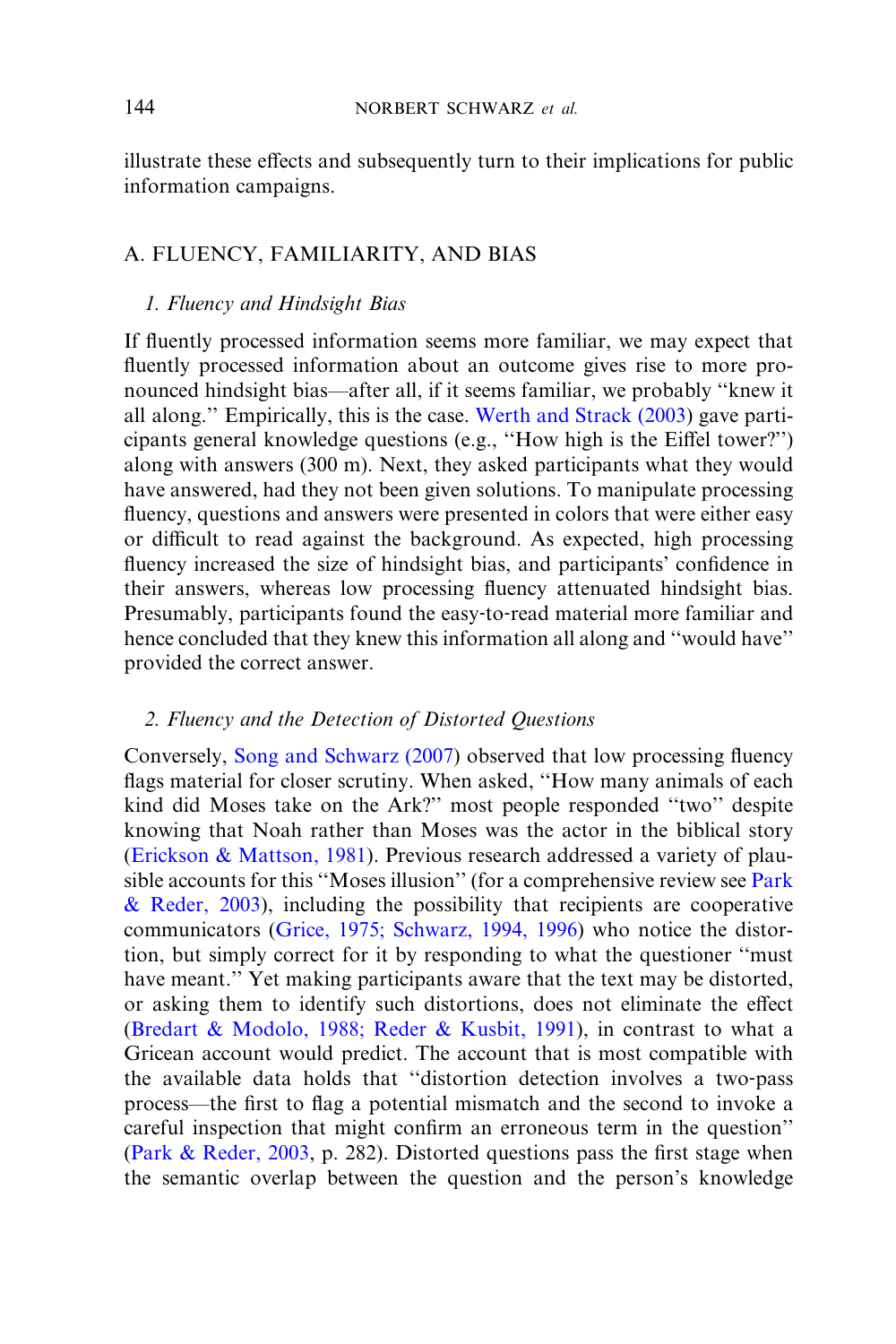provides a sufficient match (e.g., Moses and Noah are both characters in the Old Testament, who received commands from God that were related to water), but not when the semantic overlap is low (e.g., when Moses is replaced by ''Nixon'' in the above question; see [Erickson & Mattson, 1981;](#page-30-0) [van Oostendorp & de Mul, 1990\)](#page-30-0).

From the present perspective, semantic overlap is only one of many variables that influences whether the content of the question is likely to seem familiar. If so, any other manipulation that increases perceived familiarity should also affect the size of the Moses illusion, including manipulations of processing fluency. To test this prediction, [Song and Schwarz \(2007\)](#page-33-0) presented the Moses question and related ones in either an easy‐to‐read or difficult-to-read print font. As expected, many more participants answered ''two'' in response to the Moses question when the font was easy to read (15 of 17) than when it was difficult to read  $(8 \text{ of } 15)$ . Other questions replicated this effect, indicating that low processing fluency flags material for closer scrutiny because it seems less familiar, much like high processing fluency conveys that one knew it all along [\(Werth & Strack, 2003\)](#page-34-0).

#### B. FLUENCY, CONSENSUS, AND TRUTH

When the objective state of affairs is difficult to determine, people often resort to social consensus information to judge the truth value of a belief: if many people believe it, there's probably something to it ([Festinger, 1954\)](#page-30-0). Because one is more frequently exposed to widely shared beliefs than to highly idiosyncratic ones, the familiarity of a belief is often a valid indicator of social consensus. But, unfortunately, information can seem familiar for the wrong reason, leading to erroneous perceptions of social consensus. For example, [Weaver, Garcia, Schwarz, and Miller \(in press\)](#page-34-0) exposed participants to multiple iterations of the same statement, provided by the same communicator. When later asked to estimate how widely the conveyed belief is shared, participants estimated higher consensus the more often they had read the identical statement coming from the same single source. Findings of this type indicate that repeated exposure to a statement influences perceptions of social consensus, presumably because the statement seems more familiar.

This inferred consensus contributes to the observation that repeated exposure to a statement increases its acceptance as true. In a classic study of rumor transmission, [Allport and Lepkin \(1945](#page-30-0)) observed that the strongest predictor of belief in wartime rumors was simple repetition. Numerous subsequent studies confirmed this conclusion and demonstrated that a given statement is more likely to be judged ''true'' the more often it is repeated. This illusion of truth effect has been obtained with trivia statements and words from a foreign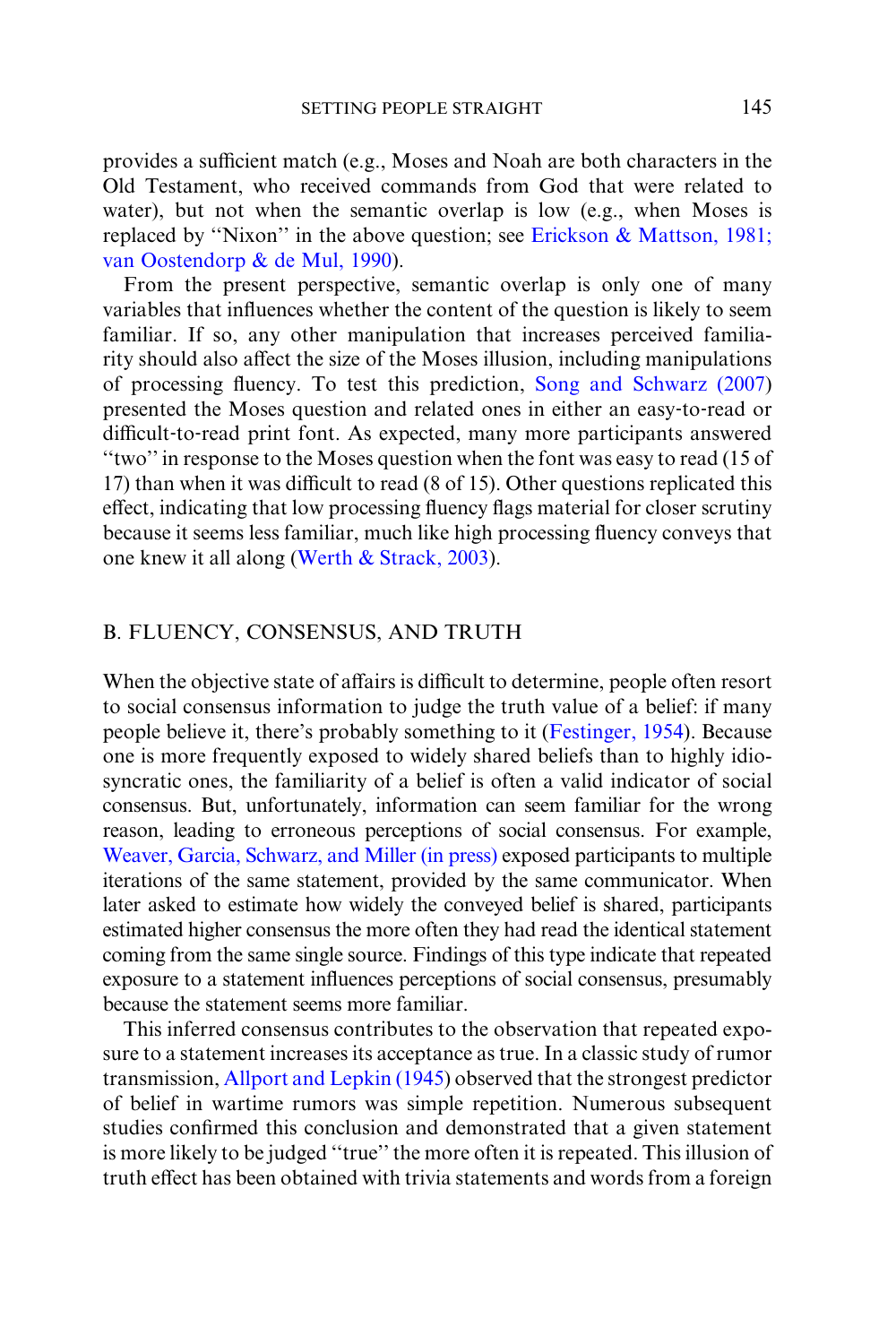language ([Begg, Anas, & Farinacci, 1992; Hasher, Goldstein, & Toppino,](#page-30-0) [1977\)](#page-30-0) as well as advertising materials ([Hawkins & Hoch, 1992](#page-31-0)).

Theoretically, any other variable that increases processing fluency should have the same effect as message repetition. Supporting this prediction, [Reber](#page-32-0) [and Schwarz \(1999\)](#page-32-0) found that participants were more likely to accept statements like ''Osorno is a city in Chile'' as true when the statements were presented in colors that made them easy (e.g., dark blue) rather than difficult (e.g., light blue) to read against the background. Similarly, [McGlone and](#page-32-0) [Tofighbakhsh \(2000\)](#page-32-0) manipulated processing fluency by presenting substantively equivalent novel aphorisms in a rhyming (e.g., ''woes unite foes'') or nonrhyming form (e.g., ''woes unite enemies''). As expected, participants judged substantively equivalent aphorisms as more true when they rhymed than when they did not.

In combination, these findings indicate that processing fluency serves as an experiential basis of truth judgments. In the absence of more diagnostic information, people draw on the apparent familiarity of the statement to infer its likely truth value—if it seems they heard it before, there is probably something to it [\(Festinger, 1954\)](#page-30-0). This inference involves the (over)application of the correct naive theory that ''familiar material is easy to process''—and the application of any other theory [like ''Good figure–ground contrast makes things easy to read'' in the [Reber and Schwarz \(1999\)](#page-32-0) study] would presumably render the fluency experience uninformative for truth judgments.

# C. IMPLICATIONS FOR PUBLIC INFORMATION CAMPAIGNS

The fluency–familiarity–truth link suggested by the above studies has important implications for the design of public information campaigns, including some obvious ones and some rather counterintuitive ones. On the obvious side, it suggests that frequent repetition of the information that one wants to convey to the public is a good idea. All information campaigns attempt to do so, although usually based on the assumption that frequent exposure facilitates successful learning and message retention ([McQuail,](#page-32-0) [2000; Rice & Atkin, 2001; Tellis, 2004\)](#page-32-0). From a metacognitive perspective, frequent exposure also facilitates increasingly fluent processing of the message and increased perceptions of familiarity, which, in turn, increase the likelihood of message acceptance. Rhyming slogans and presentation formats that facilitate fluent processing will further enhance this effect.

On the counterintuitive side, this logic implies that false information is better left alone. Any attempt to explicitly discredit false information necessarily involves a repetition of the false information, which may contribute to its later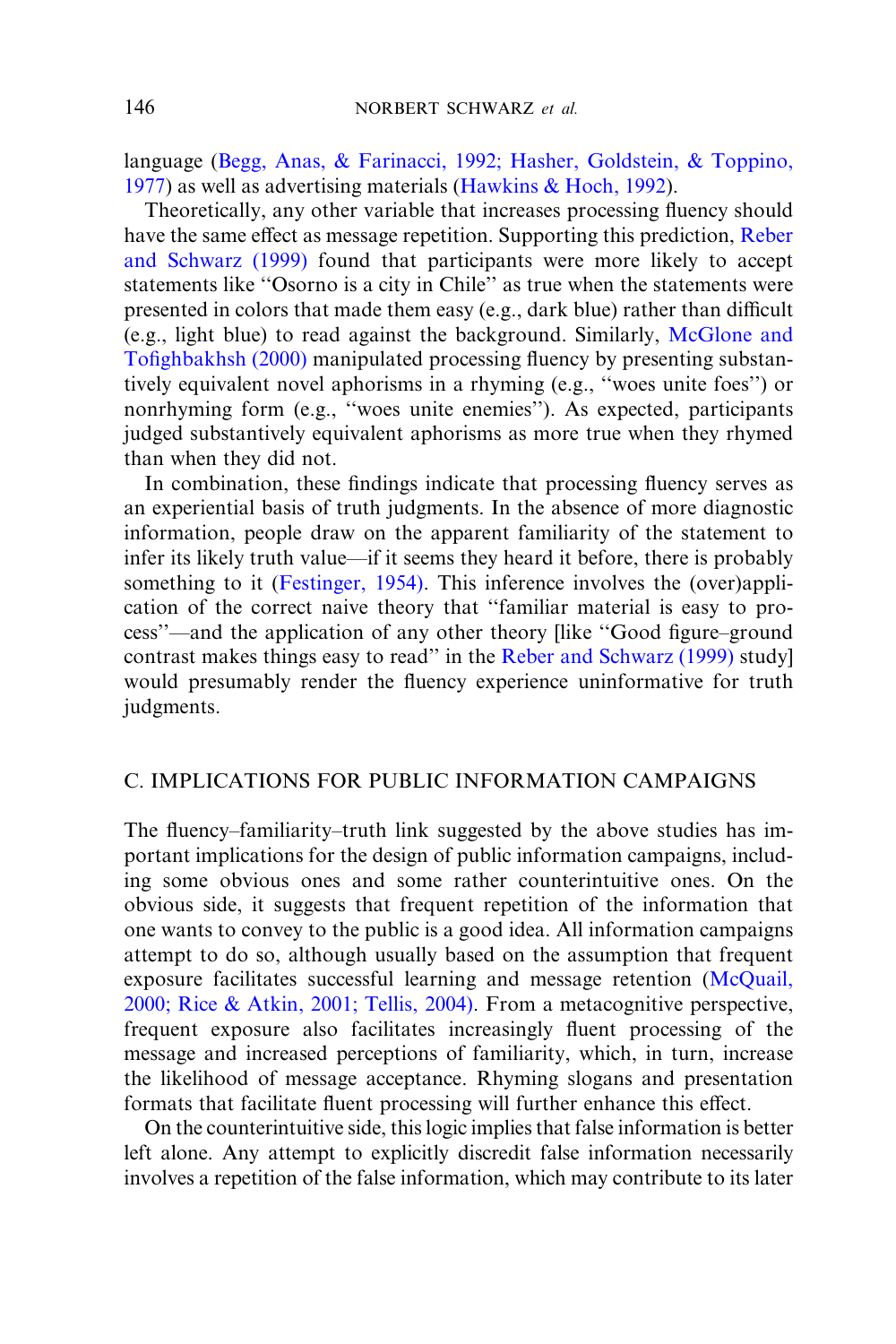familiarity and acceptance. Although this problem has been known since [Allport and Lepkin's research \(1945\)](#page-30-0) into wartime rumors, the idea that false information needs to be confronted is so appealing that it is still at the heart of many information campaigns. Like the debiasing strategy of consider-theopposite, it derives its appeal from the assumption that judgments are based on declarative information—and it fails because it underestimates the power of metacognitive experiences.

### 1. Spreading Myths by Debunking Them

[Figure 4](#page-21-0) shows a flyer published by the Centers for Disease Control (CDC). The flyer is available online, provided under materials that physicians can download to educate patients. It illustrates a common format of information campaigns that counter misleading information by confronting ''myths'' with "facts." In this case, the myths are erroneous beliefs about flu vaccination (e.g., "The side effects are worse than the flu"), which are confronted with a number of facts. From the perspective of content‐focused models of judgment, the facts present strong arguments and should decrease the acceptance of the myths. Yet the flyer repeats the myths, which may contribute to their fluency and perceived familiarity when they are encountered again, possibly increasing rather than decreasing their later acceptance.

[Skurnik, Yoon, and Schwarz \(2007\)](#page-33-0) tested this possibility by giving participants the CDC's "Facts  $\&$  Myths" flyer shown in [Fig. 4](#page-21-0) or a parallel "Facts" version that presented only the facts. Of interest was how these flyers affect participants' beliefs about the flu and their intention to receive flu vaccination. These measures were assessed either immediately after participants read the respective flyer or 30 minutes later.

Participants who read the "Facts  $&$  Myths" flyer received a list of statements that repeated the facts and myths and indicated for each statement whether it was true or false. Right after reading the flyer, participants had good memory for the presented information and made only a few random errors, identifying 4% of the myths as true and 3% of the facts as false. Thirty minutes later, however, their judgments showed a systematic error pattern: They now misidentified 15% of the myths as true, whereas their misidentification of facts as false remained at 2%.

This is the familiar pattern of illusion-of-truth effects: Once memory for substantive details fades, familiar statements are more likely to be accepted as true than to be rejected as false. This familiarity bias results in a higher rate of erroneous judgments when the statement is false rather than true, as observed in the present study. On the applied side, these findings illustrate how the attempt to debunk myths facilitates their acceptance after a delay of only 30 minutes.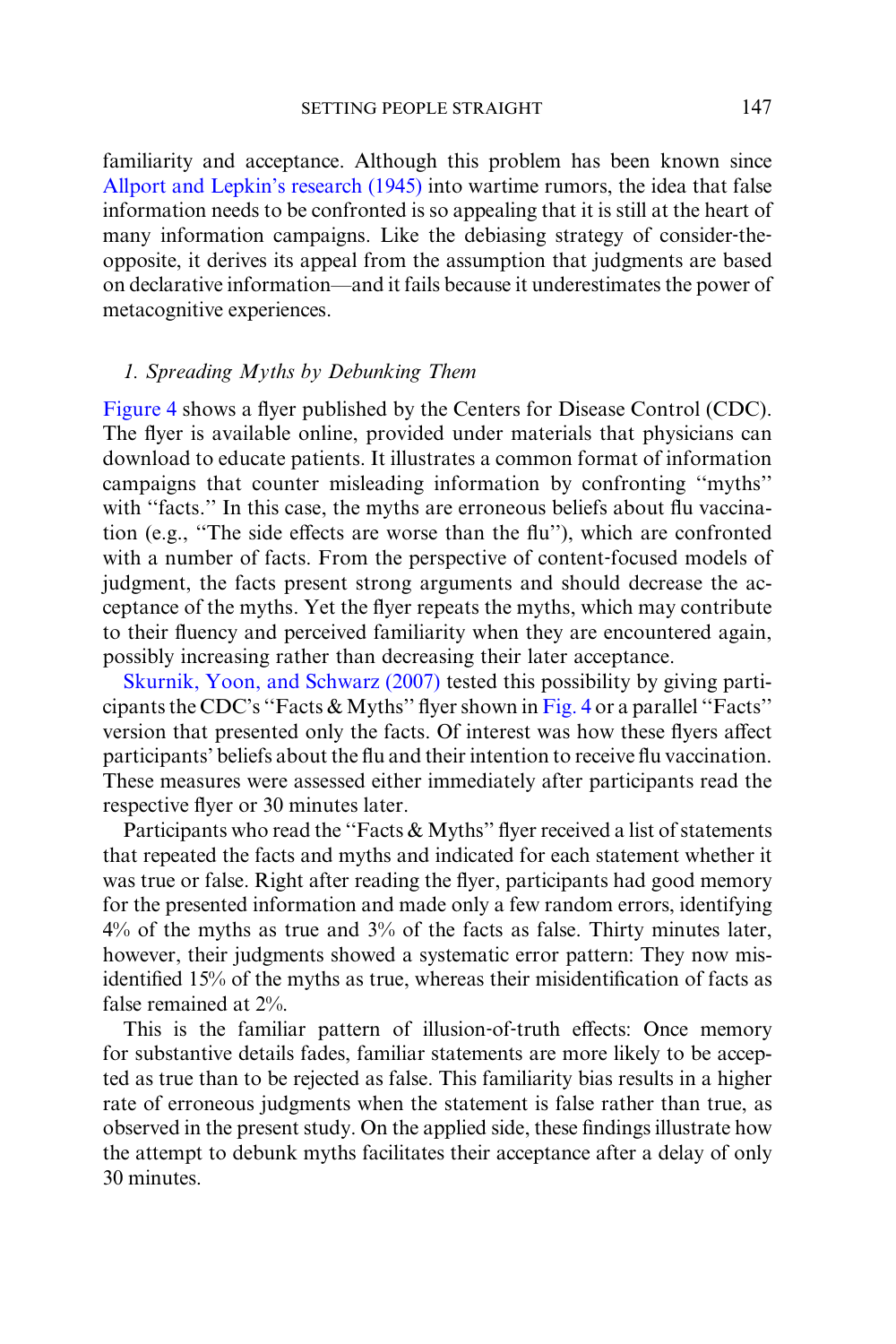<span id="page-21-0"></span>

Fig. 4. Flyer distributed by the Centers for Disease Control [\(http://www.cdc.gov/flu/profes](http://www.cdc.gov/flu/professionals/flugallery/flyers.htm)[sionals/flugallery/flyers.htm](http://www.cdc.gov/flu/professionals/flugallery/flyers.htm); accessed 28 Dec 2006).

Participants' attitude judgments and behavioral intentions showed a parallel pattern. Right after reading the flyer, flyers both improved participants' attitudes toward flu vaccination and increased their intention to get vaccinated, relative to participants who had not read a flyer. The same positive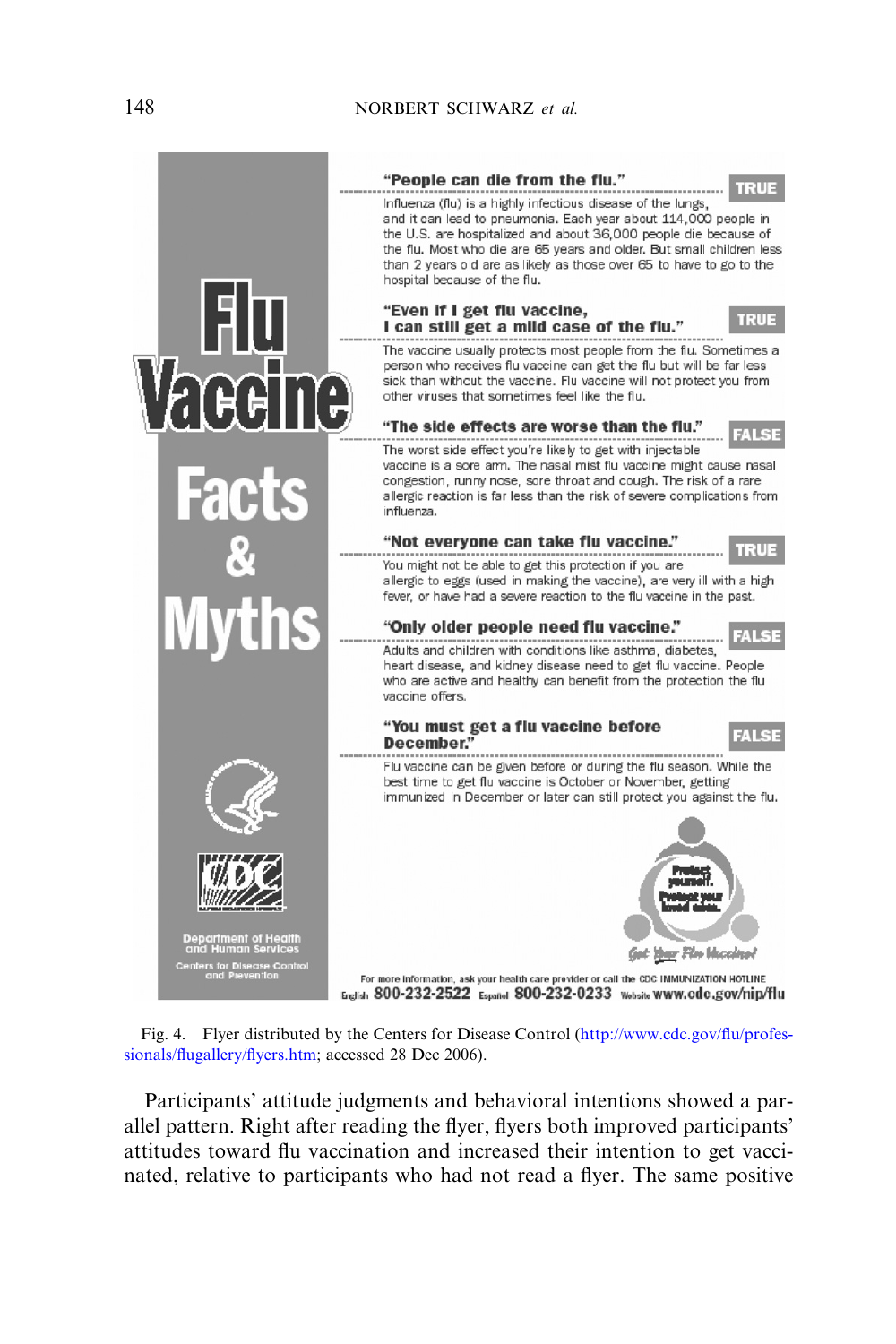influence was observed after a 30‐minute delay for participants who had only read the facts. In contrast, the "Facts & Myths" flyer backfired after a delay: these participants reported less favorable attitudes toward flue vaccination and lower behavioral intentions than control participants who read no flyer at all.

In sum, providing participants *only* with the facts had the intended effects on participants' attitudes and intentions, both immediately and after a short delay. The classic ''Facts & Myths'' format, on the other hand, was only effective immediately and backfired after a short delay. A mere 30 minutes later, the ''Facts & Myth'' flyer facilitated acceptance of myths as facts, impaired participants' attitudes toward vaccination, and undermined their vaccination intentions, relative to controls who read no flyer at all. In combination, these findings suggest that participants drew on the declarative information provided by the flyers when it was highly accessible (no-delay condition). As this information faded from memory, they increasingly relied on the perceived familiarity of the information to determine its truth value, resulting in the observed backfire effects.

#### 2. Turning Warnings into Recommendations

If confronting a given myth with several facts backfires, we may expect that backfire effects are even more pronounced when misleading claims are merely identified as false. Moreover, the observed delay effects suggest that older adults may be particularly vulnerable to the backfire effects of information campaigns. Numerous studies indicate that explicit memory declines with age, whereas implicit memory stays largely intact [see [Park \(2000\)](#page-32-0) for a review]. If so, older adults may be unlikely to remember the details of previously seen information (a function of explicit memory), but may still find previously seen statements more easy to process and may experience them as familiar (a function of implicit memory).

[Skurnik, Yoon, Park, and Schwarz \(2005\)](#page-33-0) tested this possibility in the context of health product claims. They exposed older and younger adults once or thrice to statements like, ''Shark cartilage is good for your arthritis;'' each statement was explicitly marked as ''true'' or ''false.''

Either immediately after the learning phase or after a 3‐day delay, participants were shown the statements again and were asked to identify each one as true or false. [Figure 5](#page-23-0) shows the results. Without a delay (top panel), young participants were equally likely to misidentify a true statement as false and a false statement as true, indicating some random error. Older participants, on the other hand, were more likely to misidentify a false statement as true than a true statement as false. Not surprisingly, this illusion-of-truth effect was more pronounced after a single exposure than after three exposures,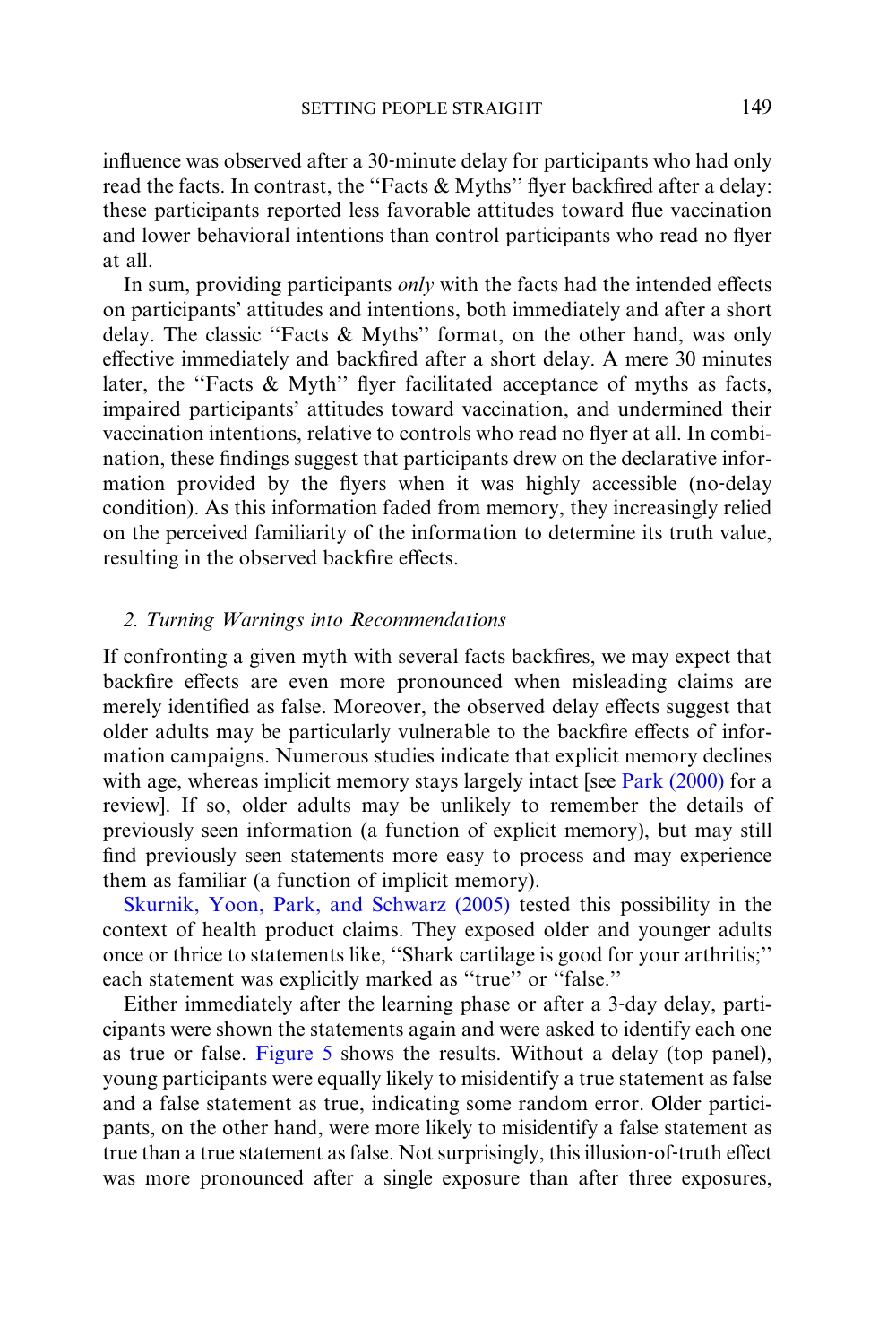<span id="page-23-0"></span>

Fig. 5. Truth judgments for true and false statements as a function of repetition, age, and delay. Shown is the proportion of false statements identified as true (''true'' to false) and true statements identified as false (''false'' to true) after no delay (top panel) and a delay of 3 days (bottom panel). Adapted from [Skurnik, Yoon, Park, and Schwarz \(2005\)](#page-33-0), © 2005 Journal of Consumer Research, Inc.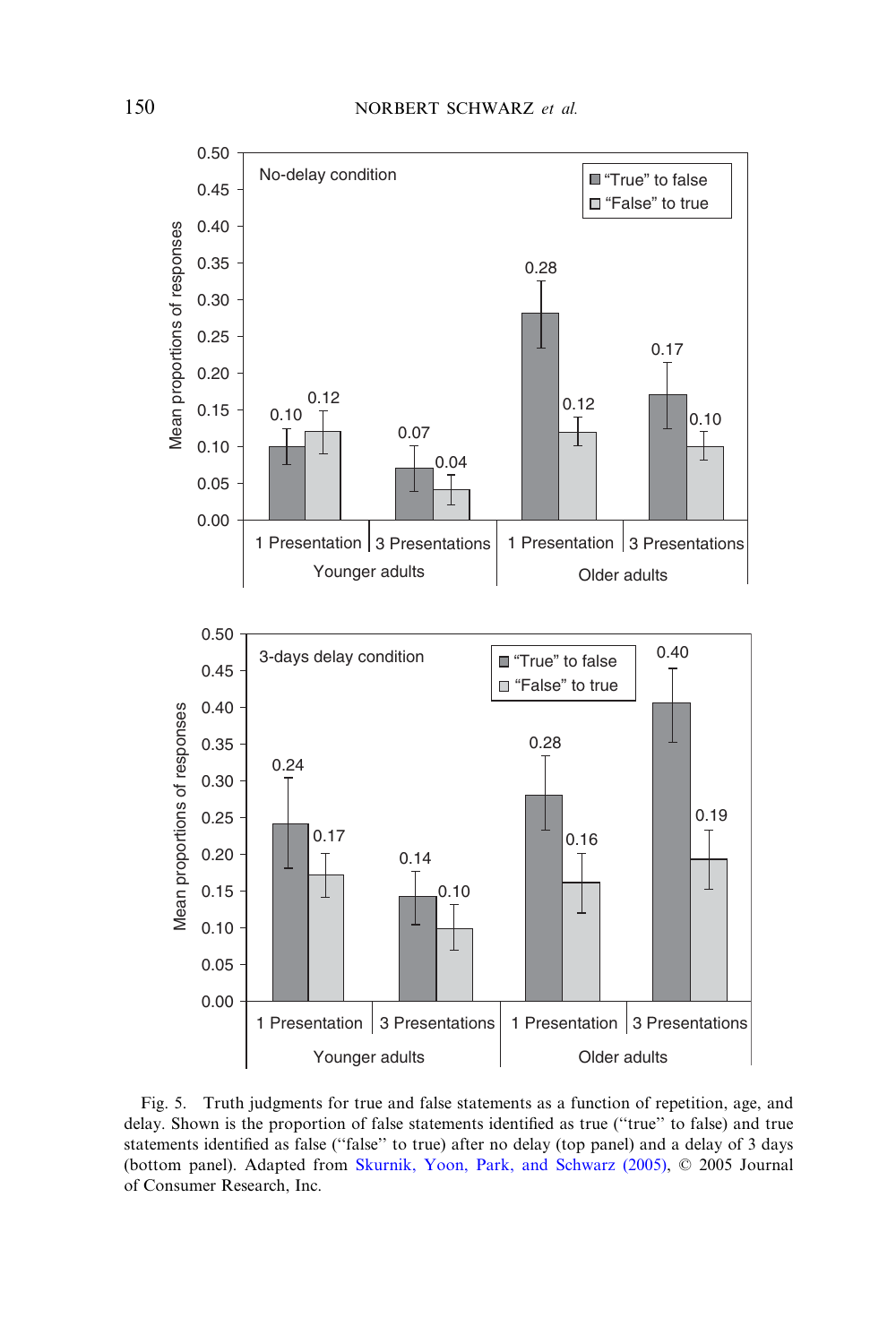indicating that three exposures resulted in better memory for the presented information.

After a 3‐day delay (bottom panel), young participants in the single exposure condition showed a sizeable illusion of truth effect and misidentified 24% of the false statements as true; this effect was less pronounced after three exposures, which improved memory for the details. Finally, older participants misidentified 29% of the false statements as true after a single exposure and this error increased to a full 40% when they had been told three times that the statements are false.

Note that the overall pattern shows an increasing reliance on familiarity as memory fades. Without a delay, young participants remember much of the presented information and make some random errors; older participants' memory is less good and they resort to familiarity as a basis for truth judgments, resulting in a bias to accept false statements as true that exceeds the error of rejecting true statements as false. Over the course of a 3‐day delay, younger participants' memory for details fades as well, putting them in the position that older participants experienced without a delay. Finally, older participants are particularly likely to accept false statements as true after three warnings, suggesting that repeated warnings primarily increase the perceived familiarity of the statements for this age group. As a result, repeating false information as part of a public information campaign may put older adults at a particular risk, essentially turning warnings into recommendations.

#### 3. Lending Credibility to Myths

As these studies illustrate, attempts to inform people that a given claim is false may increase acceptance of the misleading claim. In addition, such attempts may also have the unintended effect that the false claim is eventually associated with a highly credible source. Because messages from high credibility sources are more influential, as known since [Hovland and Weiss](#page-31-0) [\(1951\)](#page-31-0), this will further enhance the acceptance of the false claim—including its acceptance by others, who are told that one learned it from a credible source. Two different processes are likely to contribute to this.

First, consider participants who read the CDC's "Facts & Myths" flver in [Skurnik et al.'s study \(2007\).](#page-33-0) As the results indicate, some of the participants came to accept the myths as true. After some delay, these participants may recall (and report to others) that they learned this information from a truly credible source—the CDC. Such cases of source confusion have been repeatedly observed in rumor transmission. For example, [Emery \(2000\)](#page-30-0) reported a case where an Internet rumor about flesh‐eating bananas became attributed to increasingly more credible sources over time, including the CDC and the Los Angeles Times, which had both made explicit efforts to debunk it.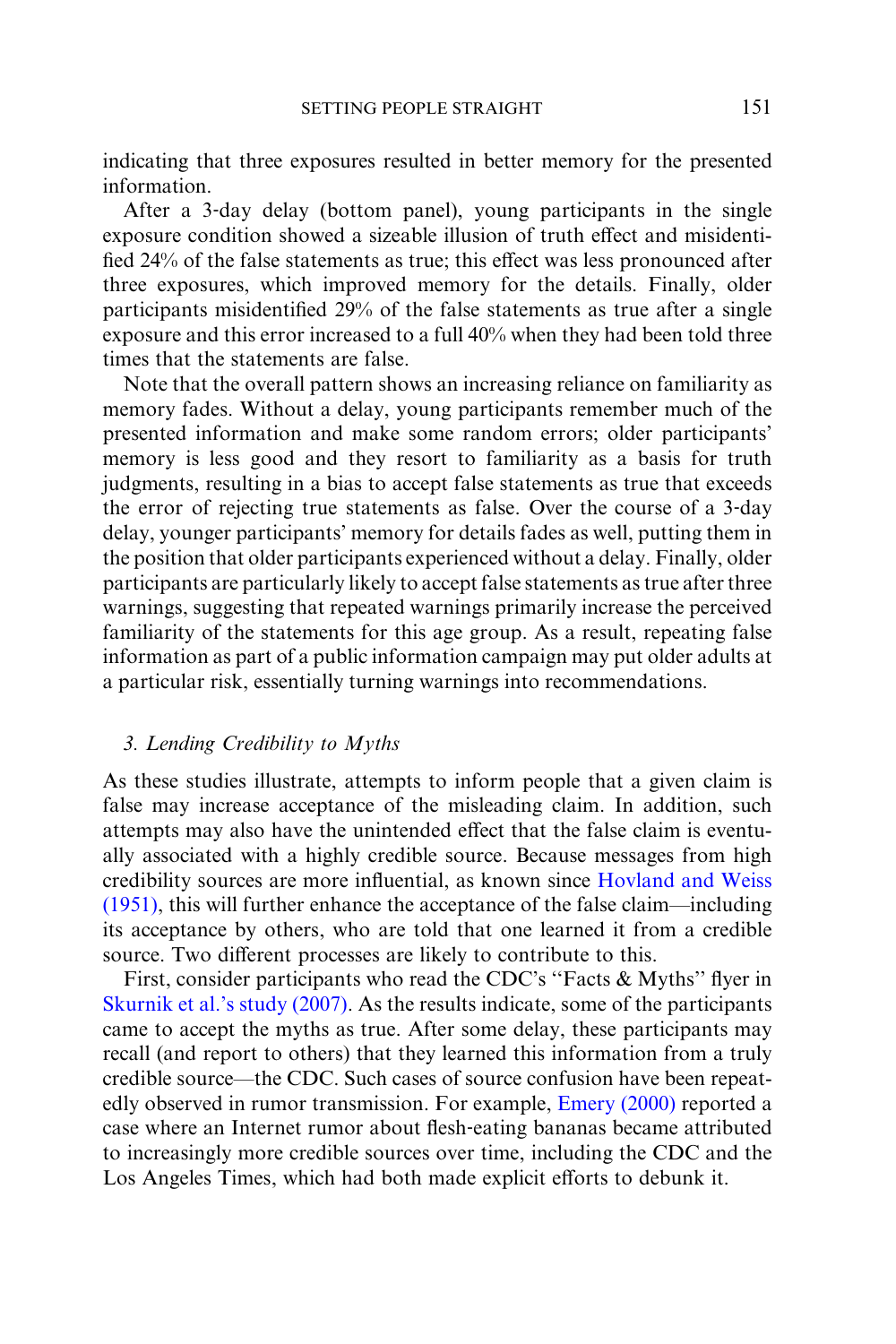Second, people may infer the credibility of the source from the strength with which they hold a belief, as [Fragale and Heath \(2004\)](#page-30-0) proposed. Highly credible sources usually elicit high confidence in the information they convey. Drawing on this relationship, people may consult their confidence in their beliefs as a source of information that bears on the likely source. To test this possibility, [Fragale and Heath \(2004\)](#page-30-0) exposed participants to statements like, ''The wax used to line Cup‐o‐Noodles cups has been shown to cause cancer in rats.'' They manipulated participants' acceptance of these statements by presenting them either two or five times. Next, participants learned that some statements were taken from the National Enquirer (a low‐ credibility source) and some from Consumer Reports (a high‐credibility source). Their task was to guess which source had originally reported which statement. As predicted, a given statement was more likely to be attributed to Consumer Reports than to the National Enquirer the more often it had been presented. Thus, frequent exposure does not only increase the acceptance of a statement as true, as reviewed above, but also facilitates the attribution of the ''true'' statement to a highly credible source. This source attribution, in turn, may increase the likelihood that recipients convey the information to others, who themselves are more likely to accept (and spread) it, given its alleged credible source ([Rosnow & Fine, 1976\).](#page-32-0)

These examples suggest that countering false information in ways that repeat it may further contribute to its dissemination by associating the information with a credible source, either through source confusion or through erroneous inferences of source credibility.

#### D. CONCLUSIONS

In combination, the reviewed findings dovetail with research into rumor transmission ([Allport & Postman, 1947; Koenig, 1985; Rosnow & Fine,](#page-30-0) [1976\)](#page-30-0) by highlighting the risks of repeating erroneous information. Public information campaigns that confront myths with facts, or warn people that a given claim is false, necessarily reiterate the information they want to discredit. This strategy is successful as long as people remember what is true and what is false. Unfortunately, memory for these details fades quickly. When the false claims are encountered again on a later occasion, all that is left may be the vague feeling that ''I heard something like this before.'' This sense of familiarity, in turn, will foster the acceptance of statements as true. Once a statement is accepted as true, people are likely to attribute it to a credible source—which, ironically, may often be the source that attempted to discredit it [\(Emery, 2000](#page-30-0))—lending the statement additional credibility when conveyed to others.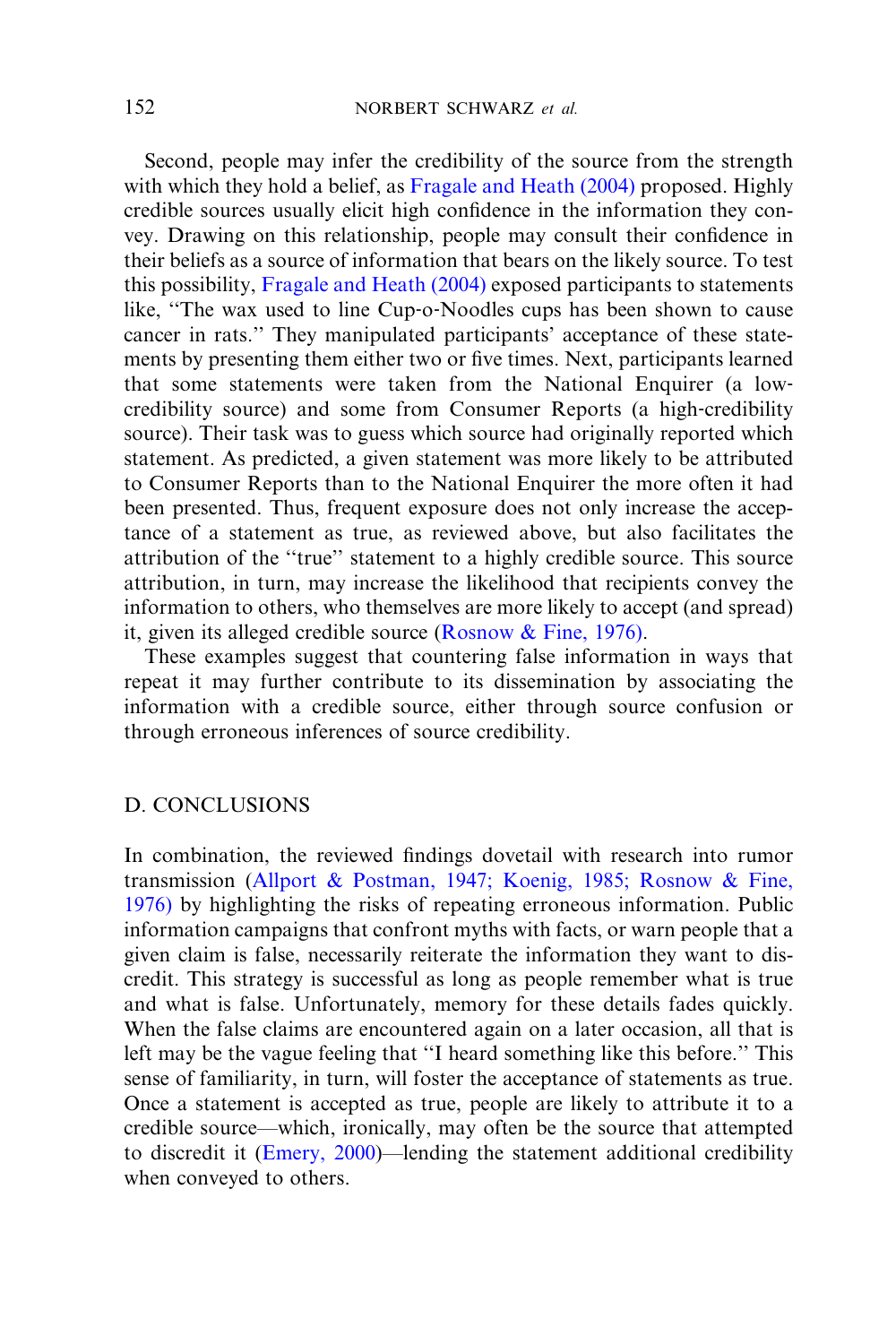Perceived familiarity exerts the observed influence because, under natural conditions, frequent exposure to an opinion is often a valid cue that many people share it, providing the social consensus information that figures prominently in Festinger's ''secondary reality tests'' (1954). Moreover, daily conversational conduct is based on the assumption that communicated information is truthful and relevant [\(Grice,](#page-31-0) 1975), again fostering acceptance, in particular when it seems that one has ''heard this repeatedly.'' Unfortunately, people are not good at tracking where they heard what how often and any variable that facilitates fluent processing may elicit erroneous estimates of high consensus and the acceptance of the statement as true—even when all repetitions came from the same single source (Weaver et al., in press) or the fluency of processing is solely due to the quality of the print font (Reber & [Schwarz,](#page-32-0) 1999).

To counteract this powerful influence of the fluency–familiarity–truth link, it is not sufficient that the correct information is compelling and highly memorable. It also needs to be closely linked to the false statement to ensure that exposure to the "myth" prompts recall of the "fact." This is difficult to achieve, although memorable slogans that link the myth and fact may provide a promising avenue. In most cases, however, it will be safer to refrain from any reiteration of the myths and to focus solely on the facts. The more the facts become familiar and fluent, the more likely it is that they will be accepted as true and serve as the basis of people's judgments and intentions.

#### V. Implications and Future Directions

Guided by the information processing paradigm and its computer metaphor (Lachman, Lachman, & [Butterfield,](#page-31-0) 1979), psychologists emphasized the ''cold'' cognitive processes of information encoding, storage, and retrieval. In social psychology, this emphasis was soon complemented by an exploration of processes that do not easily fit the computer metaphor, including the use of experiential information. While the initial work addressed the role of moods and emotions, later work extended the analysis to metacognitive experiences and bodily sensations (for a review see [Schwarz](#page-33-0) & Clore, in [press\)](#page-33-0). Paralleling these developments, cognitive psychologists rediscovered the role of subjective experiences in memory, which figured prominently in early theorizing, but went out of fashion with the behaviorist as well as cognitive revolution (for reviews see [Brewer, 1992; Roediger, 1996\)](#page-30-0). After decades of pervasive ''neglect of conscious experience'' ([Tulving, 1989](#page-34-0), p. 4), it is now widely accepted that an understanding of memory and judgment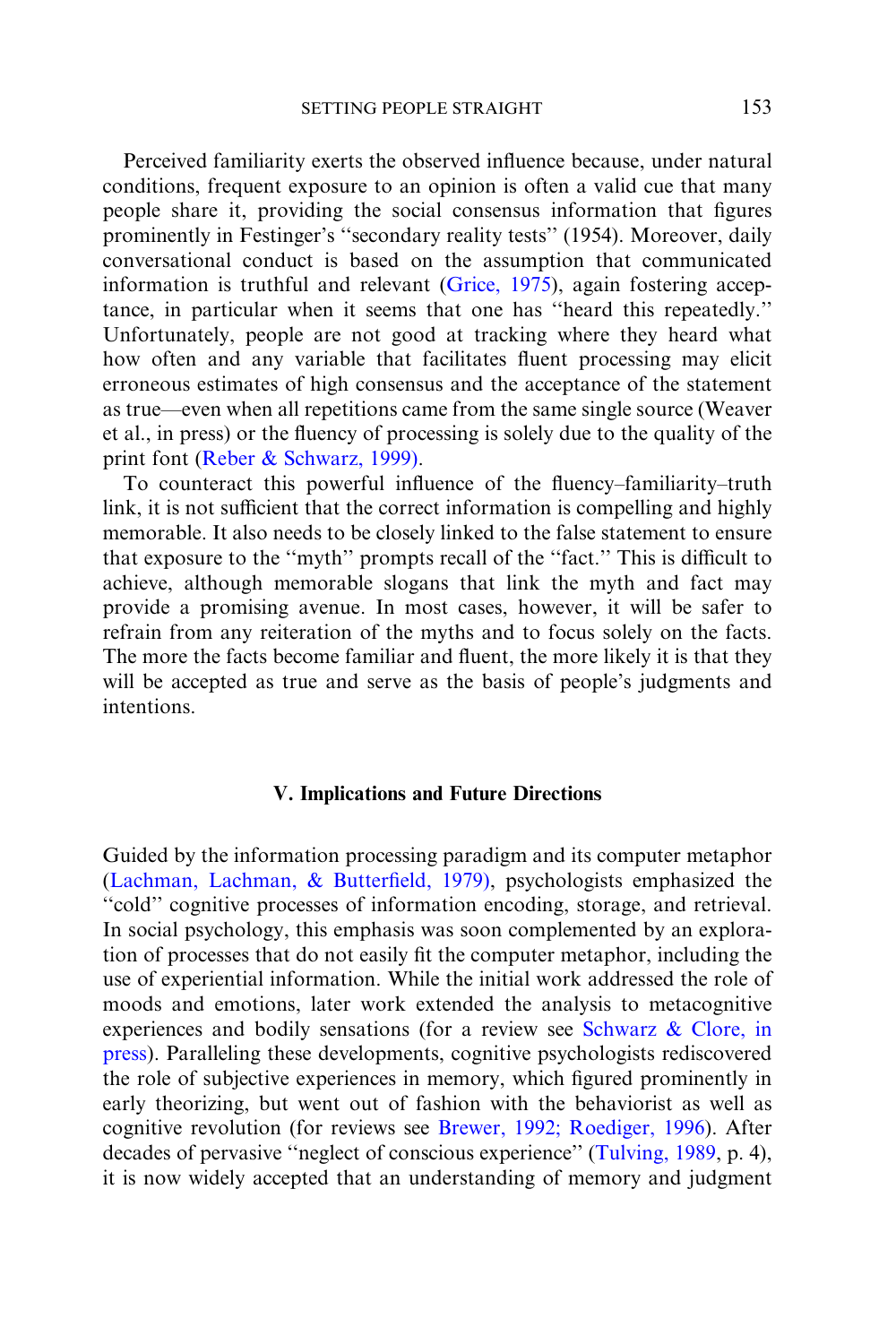requires the consideration of the phenomenal experiences that accompany cognitive processes. Nevertheless, many substantive areas of research remained untouched by these developments.

As the reviewed research illustrates, we cannot understand the emergence of many judgmental biases without taking the interplay of declarative and experiential information into account, nor can we design strategies to debias judgment without doing so. Similarly, many well-intentioned public information campaigns may be counterproductive when they are solely informed by theories that emphasize the role of declarative information. Much remains to be learned about the role of metacognitive experiences in these areas. This final section addresses open issues and likely complications, and identifies avenues for future research.

## A. NAIVE THEORIES

Our discussion of accessibility experiences focused on the naive theory identified in [Tversky and Kahneman's availability heuristic \(1973\):](#page-34-0) when there are many (few) examples or reasons, it is easy (difficult) to bring some to mind. Applying this naive theory, people infer from the experienced ease or difficulty that there are many or few reasons of the sought after type.

A growing body of research indicates, however, that people hold numerous other naive theories about the difficulty of recall and thought generation [\(Schwarz, 2004; Skurnik, Schwarz, & Winkielman, 2000\)](#page-33-0). They assume that information that is well represented in memory is easier to recall than information that is poorly represented, making ease of recall a cue for memory judgments [\(Winkielman, Schwarz, & Belli, 1998\)](#page-34-0); that recent events are easier to recall than distant events, making ease of recall a cue for temporal distance [\(Sanna, Chang, & Carter, 2004; Schwarz, Cho, & Xu, 2005](#page-32-0)); that important events are easier to recall than unimportant ones; and that thought generation is easier when one has high rather than low expertise, making ease a cue for importance and expertise ([Schwarz et al., 2005\)](#page-33-0). Drawing on these naive theories, people may consider ease of thought generation more informative, and difficulty less informative, when the event is distant rather than recent, unimportant rather than important, and when they lack rather than have domain expertise. Hence, different naive theories of mental processes suggest variables that may moderate the size of bias, and the success of debiasing, by influencing the perceived informational value of metacognitive experiences. We consider this a particularly promising area for future research.

Importantly, once a specific naive theory is applied, it renders the metacognitive experience uninformative for later judgments that require applica-tion of a different theory [\(Schwarz, 2004\)](#page-33-0). [Schwarz et al.'s participants](#page-33-0)  $(2005)$ , for example, inferred from the difficulty of listing many "fine Italian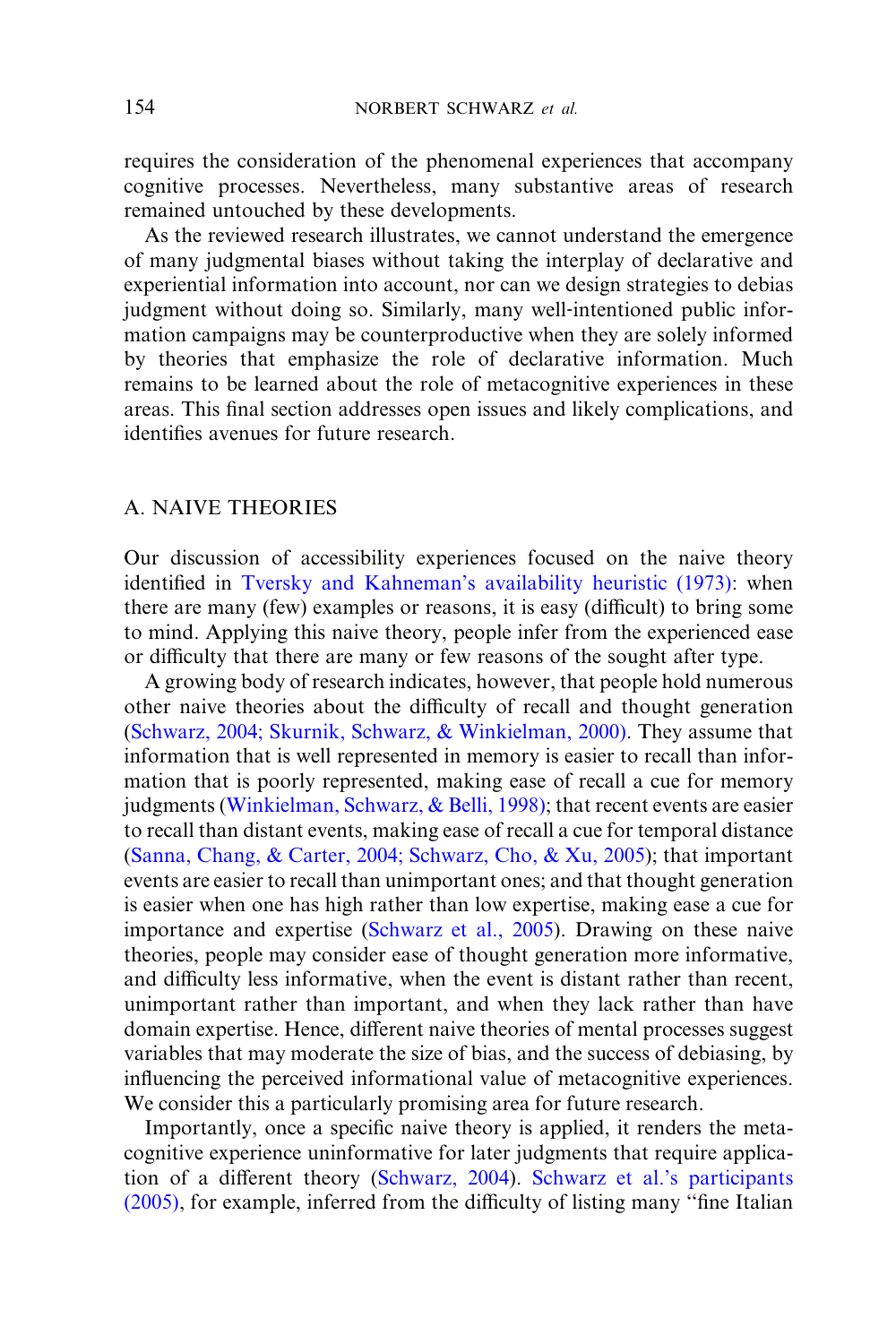restaurants'' that there are few in town when asked for a frequency judgment, but that they did not know much about town when asked for a knowledge judgment. Each of these judgments, however, entails an attribution of the recall experience, either to the number of restaurants in town or to one's own expertise. Once this implicit attribution is made, the experience is uninformative for the next judgment that requires a different theory and people turn to thought content instead. Hence, those who first concluded that their difficulty reflects a lack of knowledge subsequently inferred that there are many fine Italian restaurants in town—after all, they listed quite a few and they do not even know much about town. Conversely, those who first concluded that there are not many restaurants in town subsequently reported high expertise—after all, there are not many such restaurants and they nevertheless listed quite a few, so they must know a lot about town. We anticipate similar judgment-order effects in debiasing. Whenever a preceding judgment entails an attribution of one's metacognitive experience, it may render the experience uninformative for other judgments, paralleling the misattribution effects reviewed above.

Similar considerations apply to people's inferences from experienced fluency of processing (see [Schwarz, 2004](#page-33-0)). The model shown in [Fig. 1](#page-7-0) incorporates naive theories and assumes that they supply the inference rules that are applied to a given accessibility experience. Once an experience-based inference is drawn, the experience is uninformative for judgments that require the application of a different inference rule.

# B. TEMPORAL CHANGES

Theoretically, it is likely that accessibility experiences change over time, with differential effects on immediate and delayed judgments. Suppose, for example, that participants in a hindsight bias experiment are asked to generate many thoughts about alternatives. Experiencing this as difficult, they will conclude that the event was rather inevitable, as seen above ([Sanna et al.,](#page-33-0) [2002a,b\)](#page-33-0). Yet a couple of days later the previously generated thoughts about alternatives may come to mind easily, potentially turning the initial backfire effect into a delayed debiasing success.

Conversely, suppose that the outcome of an event initially elicits high surprise. Surprise is ''a cognitive state having to do with unexpectedness'' ([Ortony, Clore, & Collins, 1988](#page-32-0), p. 33) and its experience curtails hindsight bias [\(Ofir & Mazursky, 1997\)](#page-32-0). Yet surprising events also elicit explanatory activity and sense-making ([Pezzo, 2003](#page-32-0)), which renders outcome congruent thoughts easily accessible downstream. As a result, a metacognitive experience that curtails hindsight bias initially may give rise to increased hindsight bias after a delay.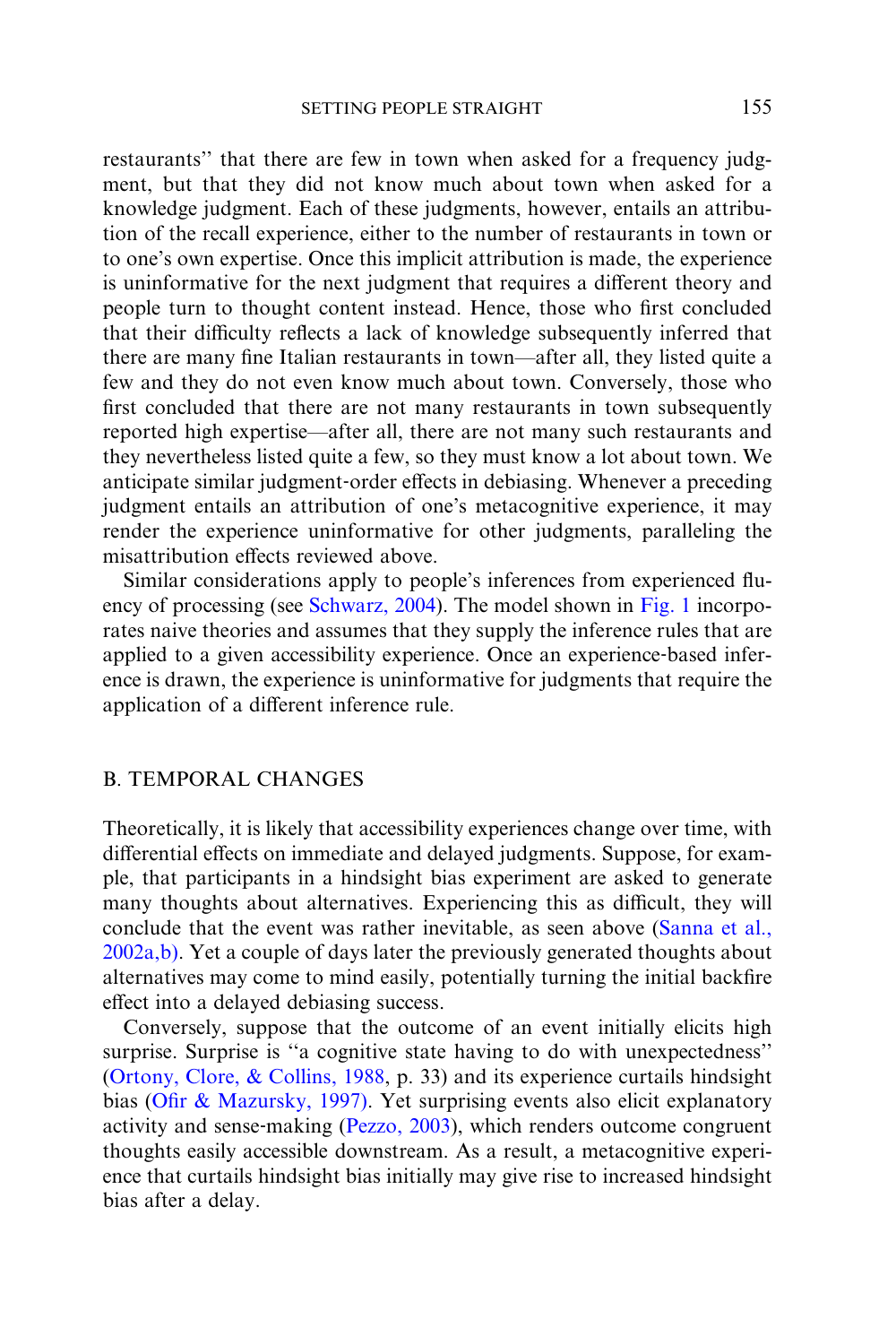Temporal shifts may be particularly likely when outcomes are especially important, striking, or impactful. At first, the shock of the outcome elicits a strong sense of surprise, and events appear to have been very unpredictable. However, as people strive to understand what happened, the search for explanations makes potential causes highly accessible, resulting in the conclusion that it could have been foreseen and should have been prevented. Public discourse following the 9/11 terror attacks is consistent with this conjecture (for a review see [Wirtz, 2006\)](#page-34-0). Media coverage may further change the metacognitive experiences associated with events through frequent repetition of key event scenes, rendering them highly accessible and fluent, with far reaching implications for public opinion, calls for relevant policy, and individual coping strategies. To date, little is known about such temporal trajectories.

# C. METACOGNITIVE EXPERIENCES IN GROUPS

Many decisions are made in groups and theories of group decision making share the usual focus on declarative information (for reviews see Kerr  $\&$ [Tindale, 2004; Kerr et al., 1996](#page-31-0)). At present, little is known about the role of metacognitive experiences in group decision making (but see [Sanna, Parks,](#page-32-0) [Chang, & Carter, 2005\)](#page-32-0). For example, does the ease of collectively generating thoughts influence groups in the same way as individuals? Which naive theories do people hold about thought generation in groups? They probably assume that pooled resources make collective thought generation easier than individual thought generation; but do they also assume that group pressure or distraction may impede thought generation under some conditions? Which theory do they apply under which conditions? Assuming that people believe that coming up with many thoughts is easier in groups than individually, would group members find a collective experience of ease *less* informative than an individual one? Conversely, would they find a collective experience of difficulty *more* informative than an individual one?

Exploring these and related issues will contribute to our understanding of group decision making and may fruitfully extend the exploration of metacognitive processes beyond the individual domain.

#### Acknowledgments

We thank Daniel Kahneman, Johannes Keller, Ruth Mayo, and Daphna Oyserman for critical discussions of an earlier draft of this chapter.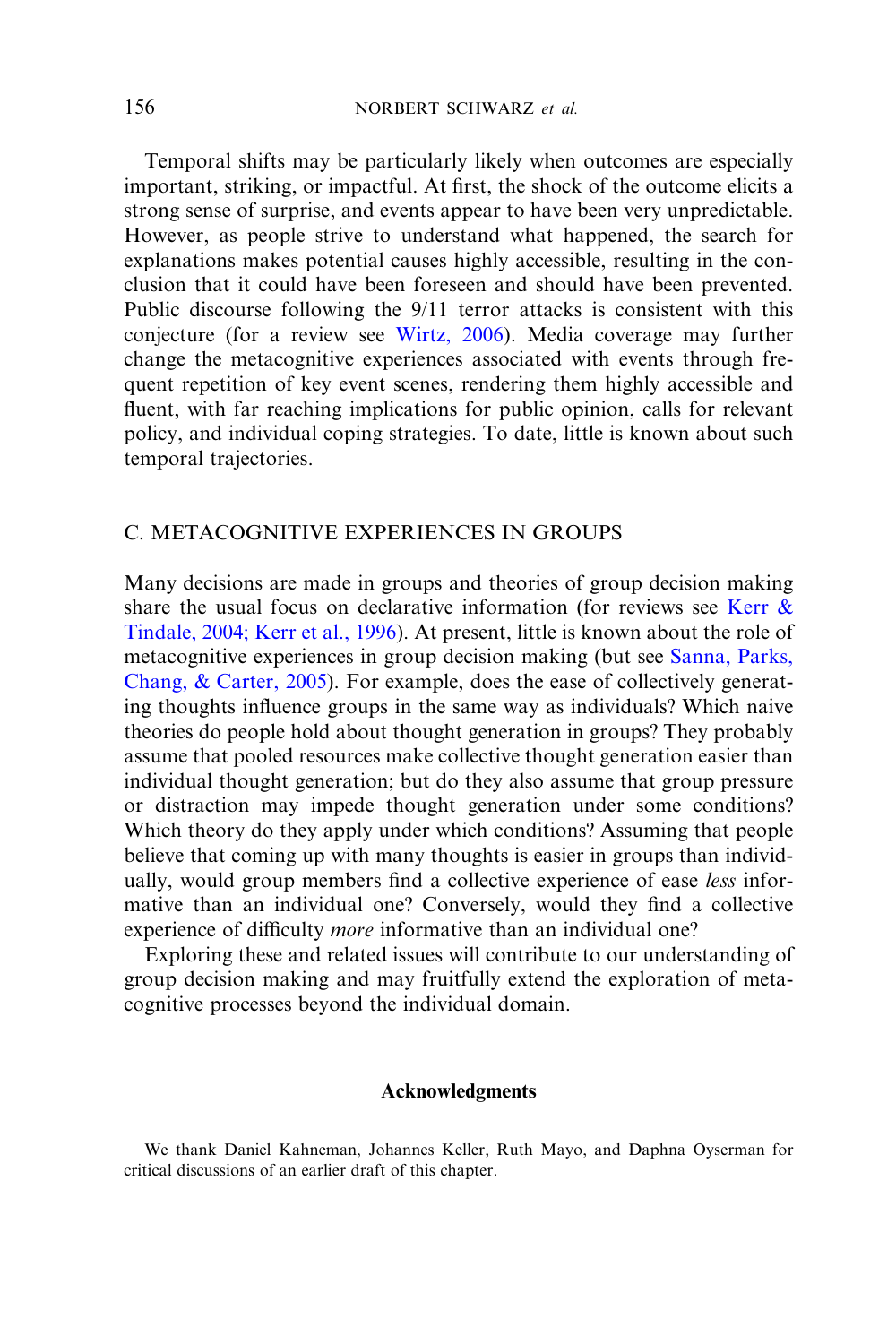#### References

- <span id="page-30-0"></span>Aarts, H., & Dijksterhuis, A. (1999). How often did I do it? Experienced ease of retrieval and frequency estimates of past behavior. Acta Psychologica, 103, 77–89.
- Allport, F. H., & Lepkin, M. (1945). Wartime rumors of waste and special privilege: Why some people believe them. Journal of Abnormal and Social Psychology, 40, 3–36.
- Allport, F. H., & Postman, L. J. (1947). The psychology of rumor. New York: Holt, Rinehart, & Winston.
- Arkes, H. R. (1991). Costs and benefits of judgmental errors: Implications for debiasing. Psychological Bulletin, 110, 486–498.
- Begg, I. M., Anas, A., & Farinacci, S. (1992). Dissociation of processes in belief: Source recollection, statement familiarity, and the illusion of truth. Journal of Experimental Psychology: General, 121, 446–458.
- Bodenhausen, G. V., & Wyer, R. S. (1987). Social cognition and social reality: Information acquisition and use in the laboratory and the real world. In H. J. Hippler, N. Schwarz, & S. Sudman (Eds.), Social information processing and survey methodology (pp. 6–41). New York: Springer‐Verlag.
- Bredart, S., & Modolo, K. (1988). Moses strikes again: Focalization effect on a semantic illusion. Acta Psychologica, 67, 135–144.
- Brewer, W. F. (1992). Phenomenal experience in laboratory and autobiographical memory. In M. A. Conway, D. C. Rubin, H. Spinner, & W. A. Wagenaar (Eds.), Theoretical perspectives in autobiographical memory (pp. 31–51). Netherlands: Kluwer.
- Buehler, R., Griffin, D., & MacDonald, H. (1997). The role of motivated reasoning in optimistic time predictions. Personality and Social Psychology Bulletin, 23, 238–247.
- Buehler, R., Griffin, D., & Ross, M. (1994). Exploring the "planning fallacy": Why people underestimate their task completion times. Journal of Personality and Social Psychology, 67, 366–381.
- Camerer, C. F., & Hogarth, R. M. (1999). The effects of financial incentives in experiments: A review and capital-labor-production framework. Journal of Risk and Uncertainty, 19, 7–42.
- Christensen, A. J., Moran, P. J., & Wiebe, J. S. (1999). Assessment of irrational health beliefs. Health Psychology, 18, 169–176.
- Christensen‐Szalanski, J. J. J., & Willham, C. F. (1991). The hindsight bias: A meta‐analysis. Organizational Behavior and Human Decision Processes, 48, 147–168.
- Dechow, P. M., Hutton, A. P., & Sloan, R. G. (2000). The relation between analysts' forecasts of long-term earnings growth and stock price performance following equity offerings. Contemporary Accounting Research, 17, 1–32.
- Emery, D. (2000, February 23). The great banana scare of 2000. Retrieved July 17, 2004, from [http://urbanlegends.about.com/od/fooddrink/a/killer\\_bananas.htm](http://urbanlegends.about.com/od/fooddrink/a/killer_bananas.htm)
- Erickson, T. A., & Mattson, M. E. (1981). From words to meaning: A semantic illusion. Journal of Verbal Learning and Verbal Behavior, 20, 540–552.
- Festinger, L. (1954). A theory of social comparison processes. Human Relations, 7, 123–146.
- Fischhoff, B. (1975). Hindsight  $\neq$  foresight: The effect of outcome knowledge on judgments under uncertainty. Journal of Experimental Psychology: Human Perception and Performance, 1, 288–299.
- Fischhoff, B. (1982). Debiasing. In D. Kahneman, P. Slovic, & A. Tversky (Eds.), Judgment under uncertainty: Heuristics and biases (pp. 442-444). New York: Cambridge University Press.
- Fragale, A. R., & Heath, C. (2004). Evolving information credentials: The (mis)attribution of believable facts to credible sources. Personality and Social Psychology Bulletin, 30, 225–236.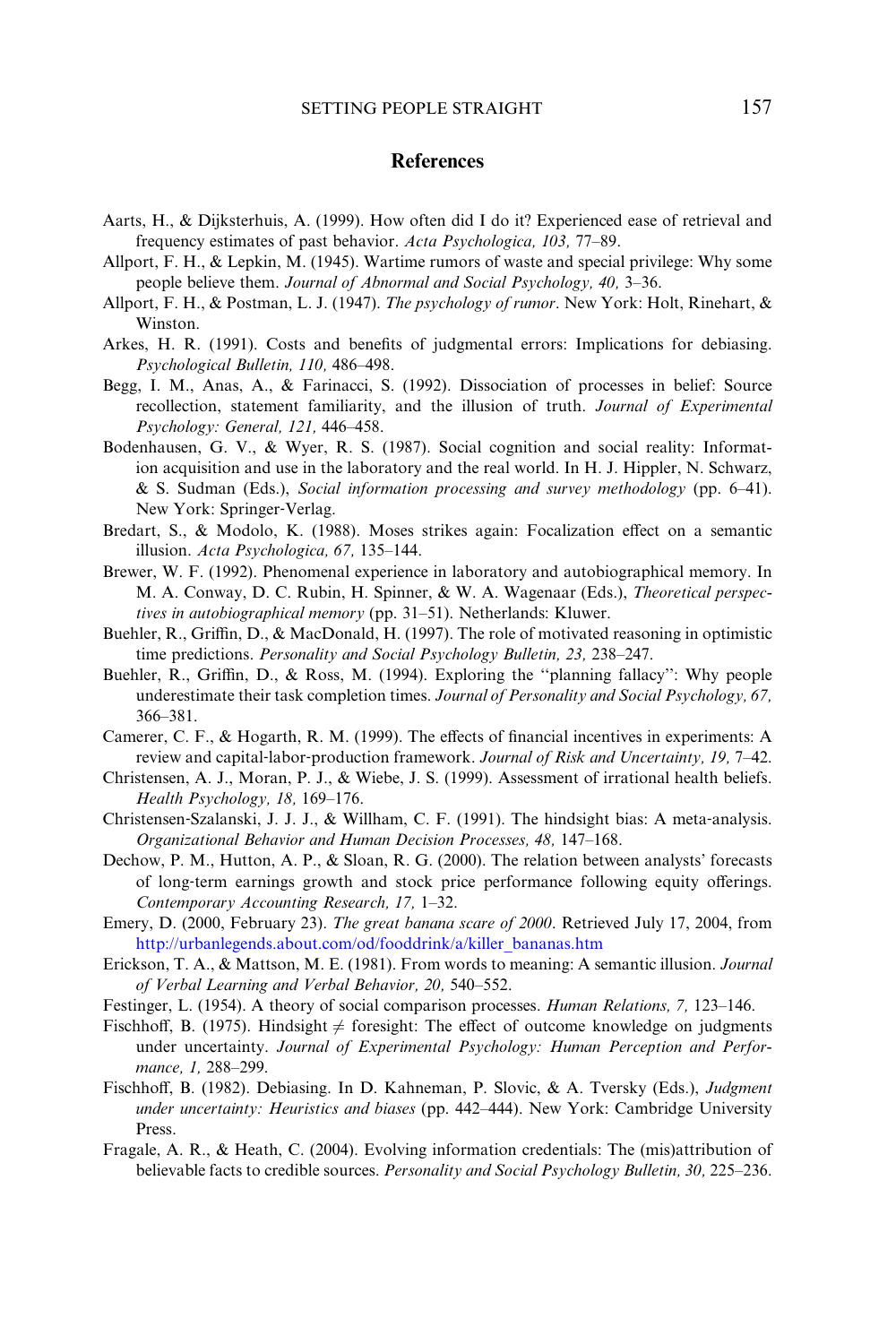- <span id="page-31-0"></span>Gilovich, T., Griffin, D., & Kahneman, D. (2002). Heuristics and biases: The psychology of intuitive judgment. New York: Cambridge University Press.
- Grice, H. P. (1975). Logic and conversation. In P. Cole & J. L. Morgan (Eds.), Syntax and semantics (Vol. 3: Speech acts, pp. 41–58). New York: Academic Press.
- Guilbault, R. L., Bryant, F. B., Brockway, H. H., & Posavac, E. J. (2004). A meta‐analysis of research on hindsight bias. Basic and Applied Social Psychology, 26, 103–117.
- Haddock, G., Rothman, A. J., Reber, R., & Schwarz, N. (1999). Forming judgments of attitude certainty, importance, and intensity: The role of subjective experiences. Personality and Social Psychology Bulletin, 25, 771–782.
- Hasher, L., Goldstein, D., & Toppino, T. (1977). Frequency and the conference of referential validity. Journal of Verbal Learning and Verbal Behavior, 16, 107–112.
- Hawkins, S. A., & Hastie, R. (1990). Hindsight: Biased judgments of past events after the outcomes are known. Psychological Bulletin, 107, 311–327.
- Hawkins, S. A., & Hoch, S. J. (1992). Low‐involvement learning: Memory without evaluation. Journal of Consumer Research, 19, 212–225.
- Heiman, V. B. (1990). Auditors' assessments of the likelihood of error explanations in analytical review. The Accounting Review, 65, 875–890.
- Hovland, C. I., & Weiss, W. (1951). The influence of source credibility on communication effectiveness. Public Opinion Quarterly, 15, 635-650.
- Jacoby, L. L., Kelley, C. M., & Dywan, J. (1989). Memory attributions. In H. L. Roediger & F. I. M. Craik (Eds.), Varieties of memory and consciousness: Essays in honour of Endel Tulving (pp. 391–422). Hillsdale, NJ: Erlbaum.
- Kadous, K., Krische, S. D., & Sedor, L. M. (2006). Using counter-explanation to limit analysts' forecast optimism. The Accounting Review, 81, 377–397.
- Kahneman, D., Slovic, P., & Tversky, A. (Eds.) (1982). Judgment under uncertainty: Heuristics and biases. New York: Cambridge University Press.
- Kahneman, D., & Tversky, A. (1979). Intuitive prediction: Biases and corrective procedures. Management Science, 12, 313–327.
- Kelley, C. M., & Rhodes, M. G. (2002). Making sense and nonsense of experience: Attributions in memory and judgment. The Psychology of Learning and Motivation, 41, 293–320.
- Kerr, N. L., MacCoun, R. J., & Kramer, G. P. (1996). Bias in judgment: Comparing groups and individuals. Psychological Review, 103, 687–719.
- Kerr, N. L., & Tindale, R. S. (2004). Group performance and decision making. Annual Review of Psychology, 55, 623–655.
- Koehler, D. J. & Harvey, N. (Eds.) (2004). Blackwell handbook of judgment and decision making. Oxford: Blackwell Publishing.
- Koenig, F. (1985). Rumor in the market place: The social psychology of commercial hearsay. Dover, MA: Auburn House.
- Koonce, L. (1992). Explanation and counter-explanation during audit analytical reviews. The Accounting Review, 67, 59–76.
- Koriat, A., Lichtenstein, S., & Fischhoff, B. (1980). Reasons for confidence. Journal of Experimental Psychology: Human Learning & Memory, 6, 107–118.
- Lachman, R., Lachman, J. T., & Butterfield, E. C. (1979). Cognitive psychology and information processing. Hillsdale, NJ: Erlbaum.
- Larrick, R. P. (2004). Debiasing. In D. J. Koehler & N. Harvey (Eds.), Blackwell handbook of judgment and decision making (pp. 316–337). Oxford: Blackwell Publishing.
- Leary, M. R. (1982). Hindsight distortion and the 1980 presidential election. Personality and Social Psychology Bulletin, 8, 257–263.
- Lerner, J. S., & Tetlock, P. E. (1999). Accounting for the effects of accountability. *Psychological* Bulletin, 125, 225–275.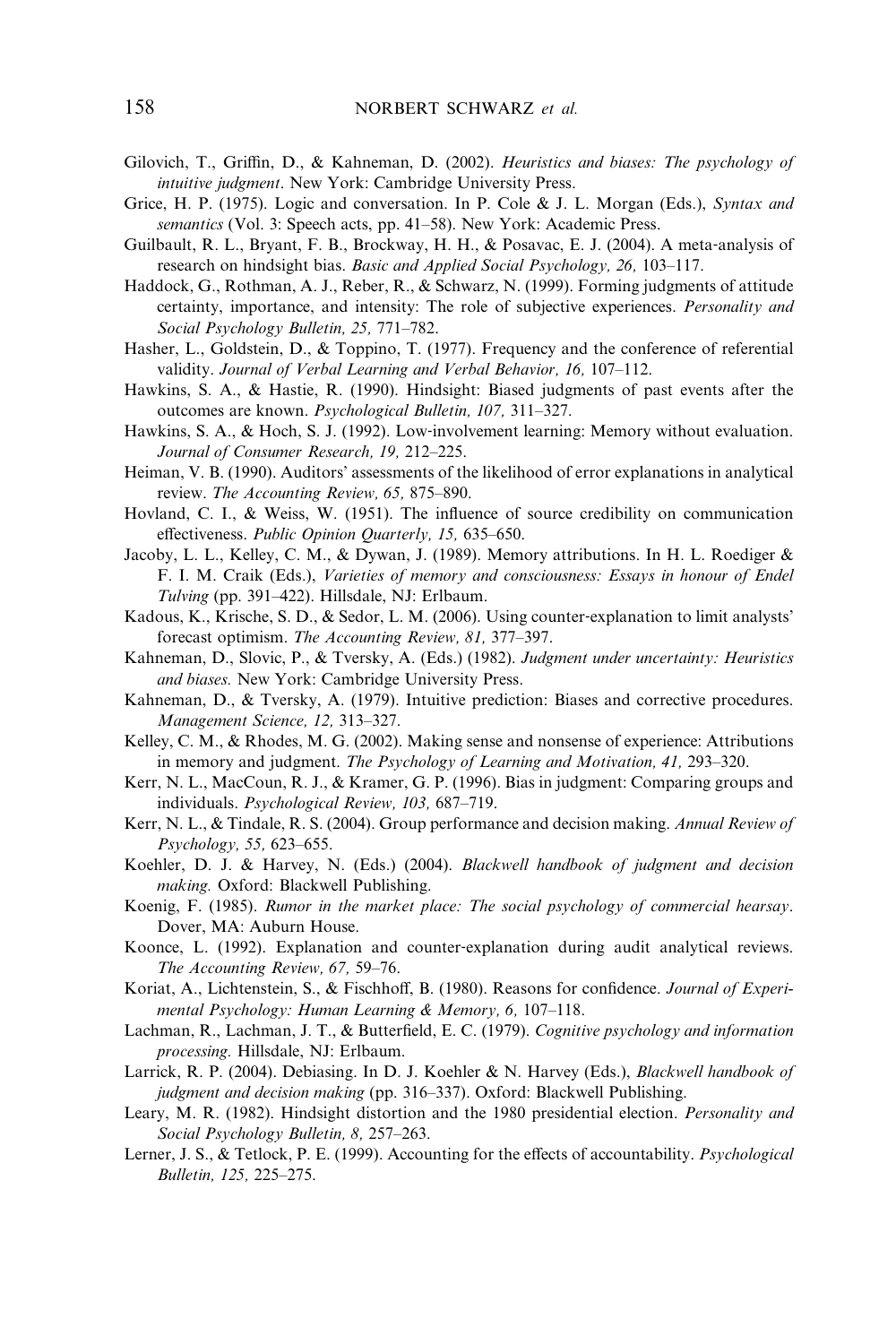- <span id="page-32-0"></span>Lopes, L. L. (1994). Psychology and economics: Perspectives on risk, cooperation, and the marketplace. Annual Review of Psychology, 45, 197–227.
- McGlone, M. S., & Tofighbakhsh, J. (2000). Birds of a feather flock conjointly (?): Rhyme as reason in aphorisms. Psychological Science, 11, 424–428.
- McQuail, D. (2000). McQuail's mass communication theory. Newbury Park, CA: Sage.
- Newby-Clark, I. R., Ross, M., Buehler, R., Koehler, D. J., & Griffin, D. (2000). People focus on optimistic scenarios and disregard pessimistic scenarios while predicting task completion times. Journal of Experimental Psychology: Applied, 6, 171–182.
- Nisan, M. (1972). Dimension of time in relation to choice behavior and achievement orientation. Journal of Personality and Social Psychology, 21, 175–182.
- Nisbett, R. E., & Ross, L. (1980). Human inference: Strategies and shortcomings of social judgment. New York: Prentice Hall.
- Novemsky, N., Dhar, R., Schwarz, N., & Simonson, I. (in press). Preference fluency in consumer choice. Journal of Marketing Research.
- Ofir, C., & Mazursky, D. (1997). Does a surprising outcome reinforce or reverse the hindsight bias? Organziational Behavior and Human Decision Processes, 69, 51–57.
- Ortony, A., Clore, G. L., & Collins, A. (1988). The cognitive structure of emotions. London: Cambridge University Press.
- Park, D. C. (2000). The basic mechanisms accounting for age-related decline in cognitive function. In D. C. Park & N. Schwarz (Eds.), Cognitive aging: A primer (pp. 3–22). Philadelphia, PA: Psychology Press.
- Park, H, & Reder, L. M. (2003). Moses illusion. In R. F. Pohl (Ed.), Cognitive illusions (pp. 275–292). New York, NY: Psychology Press.
- Pezzo, M. V. (2003). Surprise, defence, or making sense: What removes the hindsight bias? Memory, 11, 421–441.
- Plous, S. (1993). The psychology of judgment and decision making. New York: McGraw‐Hill.
- Pohl, R. F. (2005). Cognitive illusions: A handbook on fallacies and biases in thinking, judgment and memory. New York: Routledge.
- Powell, J. L. (1988). A test of the knew-it-all-along effect in the 1984 presidential statewide elections. Journal of Applied Social Psychology, 18, 760–773.
- Reber, R., & Schwarz, N. (1999). Effects of perceptual fluency on judgments of truth. Consciousness and Cognition, 8, 338–342.
- Reber, R., Schwarz, N., & Winkielman, P. (2004). Processing fluency and aesthetic pleasure: Is beauty in the perceiver's processing experience? Personality and Social Psychology Review, 8, 364–382.
- Reder, L. M., & Kusbit, G. W. (1991). Locus of the Moses illusion: Imperfect encoding, retrieval or match? Journal of Memory and Language, 30, 385–406.
- Rice, R. & Atkin, C. (Eds.) (2001). Public communication campaigns (3rd ed.). Newbury Park, CA: Sage.
- Roediger, H. L. (1996). Memory illusions. Journal of Memory and Language, 35, 76–100.
- Rosnow, R. L., & Fine, G. A. (1976). Rumor and gossip: The social psychology of hearsay. New York: Elsevier.
- Sanna, L. J., Chang, E. C., & Carter, S. E. (2004). All our troubles seem so far away: Temporal pattern to accessible alternatives and retrospective team appraisals. Personality and Social Psychology Bulletin, 30, 1359–1371.
- Sanna, L. J., Parks, C. D., Chang, E. C., & Carter, S. E. (2005). The hourglass is half full or half empty: Temporal framing and the group planning fallacy. Group Dynamics: Theory, Research, and Practice, 9, 173–188.
- Sanna, L. J., & Schwarz, N. (in press). Metacognitive experiences and hindsight bias: It's not just the thought (content) that counts! Social Cognition.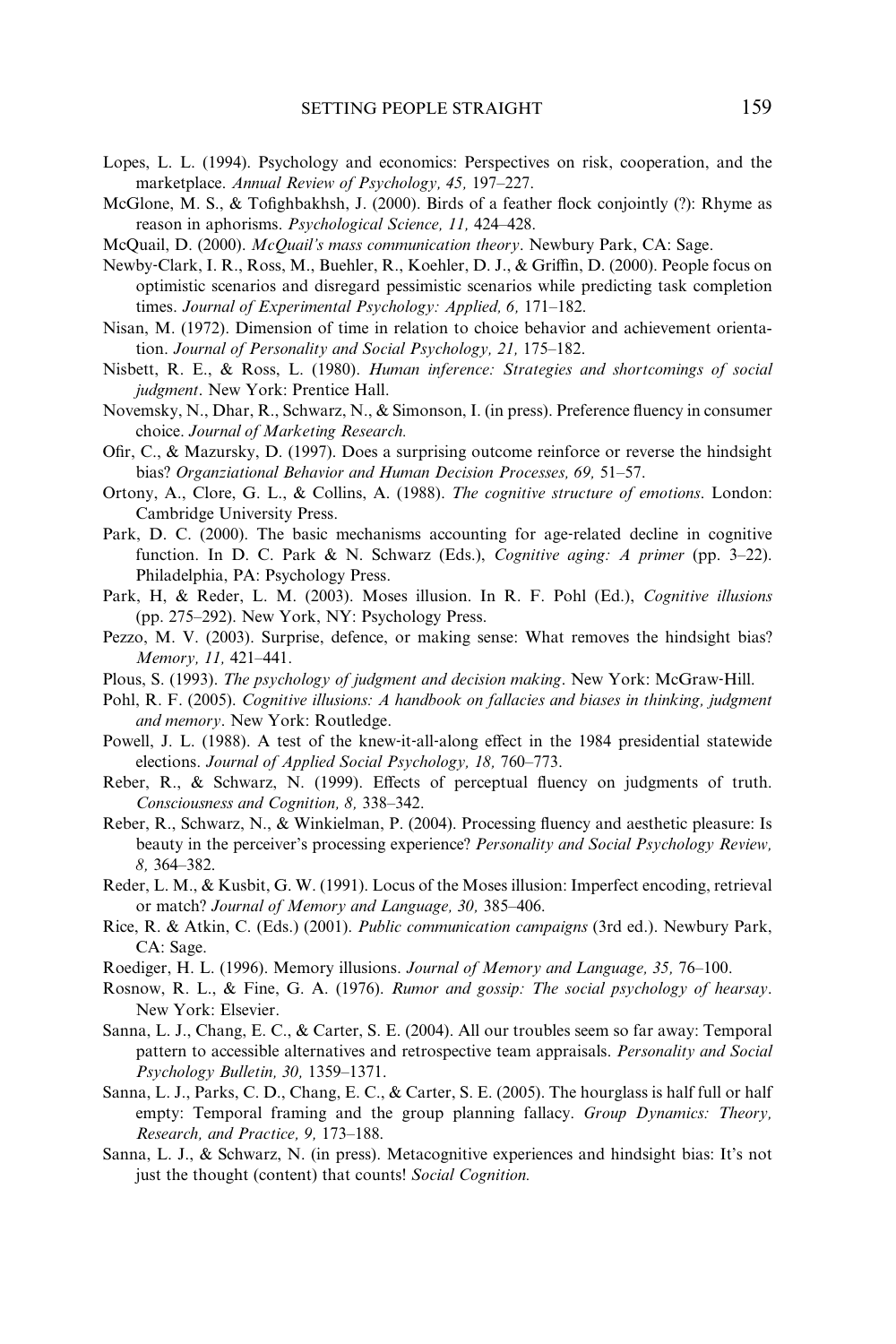- <span id="page-33-0"></span>Sanna, L. J., & Schwarz, N. (2006). Metacognitive experiences and human judgment: The case of hindsight bias and its debiasing. Current Directions in Psychological Science, 15, 172–176.
- Sanna, L. J., & Schwarz, N. (2003). Debiasing the hindsight bias: The role of accessibility experiences and (mis)attributions. Journal of Experimental Social Psychology, 39, 287–295.
- Sanna, L. J., & Schwarz, N. (2004). Integrating temporal biases: The interplay of focal thoughts and accessibility experiences. Psychological Science, 15, 474–481.
- Sanna, L. J., Schwarz, N., & Small, E. M. (2002a). Accessibility experiences and the hindsight bias: I knew it all along versus it could never have happened. Memory & Cognition, 30, 1288–1296.
- Sanna, L. J., Schwarz, N., & Stocker, S. L. (2002b). When debiasing backfires: Accessible content and accessibility experiences in debiasing hindsight. Journal of Experimental Psychology: Learning, Memory, and Cognition, 28, 497–502.
- Schwarz, N. (1994). Judgment in a social context: Biases, shortcomings, and the logic of conversation. In M. P. Zanna (Ed.), Advances in experimental social psychology (Vol. 26, pp. 123–162). San Diego: Academic Press.
- Schwarz, N. (1996). Cognition and communication: Judgmental biases, research methods, and the logic of conversation. Hillsdale, NJ: Erlbaum.
- Schwarz, N. (1998). Accessible content and accessibility experiences: The interplay of declarative and experiential information in judgment. Personality and Social Psychology Review, 2, 87–99.
- Schwarz, N. (2004). Metacognitive experiences in consumer judgment and decision making. Journal of Consumer Psychology, 14, 332–348.
- Schwarz, N., Bless, H., Strack, F., Klumpp, G., Rittenauer‐Schatka, H., & Simons, A. (1991). Ease of retrieval as information: Another look at the availability heuristic. Journal of Personality and Social Psychology, 61, 195–202.
- Schwarz, N., Cho, H., & Xu, J. (2005). Diverging inferences from identical inputs: The role of naive theories. Paper presented at the European Association of Experimental Social Psychology, Würzburg, Germany.
- Schwarz, N., & Clore, G. L. (in press). Feelings and phenomenal experiences. In E. T. Higgins A. Kruglanski (Eds.), Social psychology: Handbook of basic principles (2nd ed.). New York: Guilford.
- Shafir, E., & LeBoeuf, R. A. (2002). Rationality. Annual Review of Psychology, 53, 491–517.
- Shepperd, J. A., Ouellette, J. A., & Fernandez, J. K. (1996). Abandoning unrealistic optimism: Performance estimates and the temporal proximity of self-relevant feedback. Journal of Personality and Social Psychology, 70, 844–855.
- Skurnik, I., Schwarz, N., & Winkielman, P. (2000). Drawing inferences from feelings: The role of naive beliefs. In H. Bless & J. Forgas (Eds.), The message within: The role of subjective experience in social cognition and behavior (pp. 162–175). Philadelphia, PA: Psychology Press.
- Skurnik, I., Yoon, C., Park, D. C., & Schwarz, N. (2005). How warnings about false claims become recommendations. Journal of Consumer Research, 31, 713–724.
- Skurnik, I., Yoon, C., & Schwarz, N. (2007). Education about flu can reduce intentions to get a vaccination. Manuscript under review.
- Song, H., & Schwarz, N. (2007). Low processing fluency attenuates the Moses illusion. Manuscript under review.
- Stepper, S., & Strack, F. (1993). Proprioceptive determinants of emotional and nonemotional feelings. Journal of Personality and Social Psychology, 64, 211–220.
- Tellis, G. J. (2004). Effective advertising. Thousand Oaks, CA: Sage.
- Tormala, Z. L., Petty, R. E., & Brinol, P. (2002). Ease of retrieval effects in persuasion: A selfvalidation analysis. Personality and Social Psychology Bulletin, 28, 1700–1712.